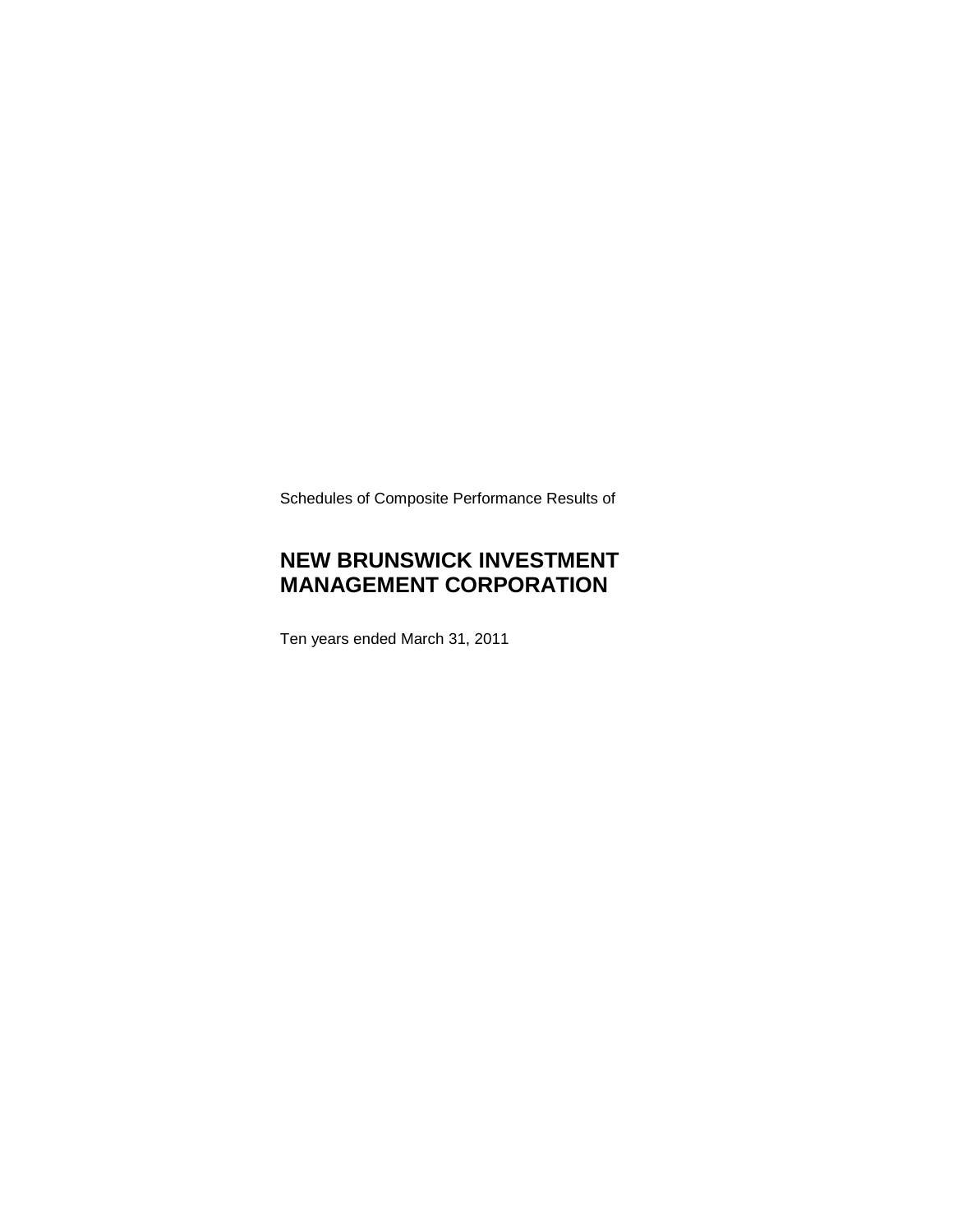

**KPMG LLP Chartered Accountants**<br>Frederick Square Frederick Square **Calcular Cone Factory Lane** Harbour Building<br>
The Marven's Traderick Cone Cone Traderick Cone Traderick Cone Cone Traderick Cone Traderick Cone Traderick Cone<br>
Traderick Cone Traderick Cone Traderick Cone Find Street Place Marven's<br>
The Marven's 133 Prince William Street<br>
Fredericton NB E3B 6Z3 PO Box 827 PO Box 2388 Stn Main<br>
Telephone (506) 452-8000 Moncton NB E1C 8N6 Saint John NB E2L 3V6 Fredericton NB E3B 6Z3 PO Box 827 PO Box 2388 Stn Main Telephone (506) 452-8000 Moncton NB E1C 8N6 Saint John NB E2L 3V6 Fax (506) 450-0072 Telephone (506) 856-4400 Telephone (506) 634-1000<br>Internet www.kpmg.ca Fax (506) 856-4499 Fax (506) 633-8828 Internet www.kpmg.ca Fax

## INDEPENDENT AUDITORS' REPORT ON SCHEDULES OF COMPOSITE PERFORMANCE RESULTS

To the Directors of New Brunswick Investment Management Corporation

We have examined whether New Brunswick Investment Management Corporation complied with the composite construction requirements of the CFA Institute's Global Investment Performance Standards (GIPS) on a firm-wide basis for the ten years ended March 31, 2011, and whether the Corporation designed its processes and procedures to calculate and present performance results in compliance with the GIPS as of March 31, 2011. We have also examined the accompanying schedule of composite performance results for total funds under management for the ten years ended March 31, 2011 and the following supplemental schedules of composite performance results for the ten years ended March 31, 2011 (collectively, the Schedules):

- Public Service Superannuation Fund
- Teachers' Pension Fund
- Judges' Superannuation Fund

The Corporation's management is responsible for compliance with the GIPS, for the design of its processes and procedures, and for the accompanying Schedules. Our responsibility is to express an opinion based on our examination.

Our examination was conducted in accordance with Canadian generally accepted auditing standards. Those standards require that we plan and perform an audit to obtain reasonable assurance whether the corporation has complied with the GIPS. Accordingly, our audit included examining, on a test basis, the evidence supporting the Corporation's processes and procedures referred to above, and performing the procedures for verification as set forth by the GIPS, including procedures for a focused performance examination, as well as such other procedures as we considered necessary in the circumstances.

In our opinion, the Corporation has, in all material respects:

- Complied with the composite construction requirements of the GIPS on a firm-wide basis for the ten years ended March 31, 2011; and
- Designed its processes and procedures to calculate and present performance results in compliance with the GIPS as of March 31, 2011.

Also, in our opinion, the accompanying Schedules are presented, in all material respects, in conformity with the GIPS.

This report does not relate to any composite presentation of the Corporation other than the accompanying Schedules.

 $KPMG$  11P

Chartered Accountants

June 7, 2011 Fredericton, Canada

KPMG LLP is a Canadian limited liability partnership and a member firm of the KPMG network of independent member firms affiliated with KPMG International Cooperative ("KPMG International"), a Swiss entity. KPMG Canada provides services to KPMG LLP.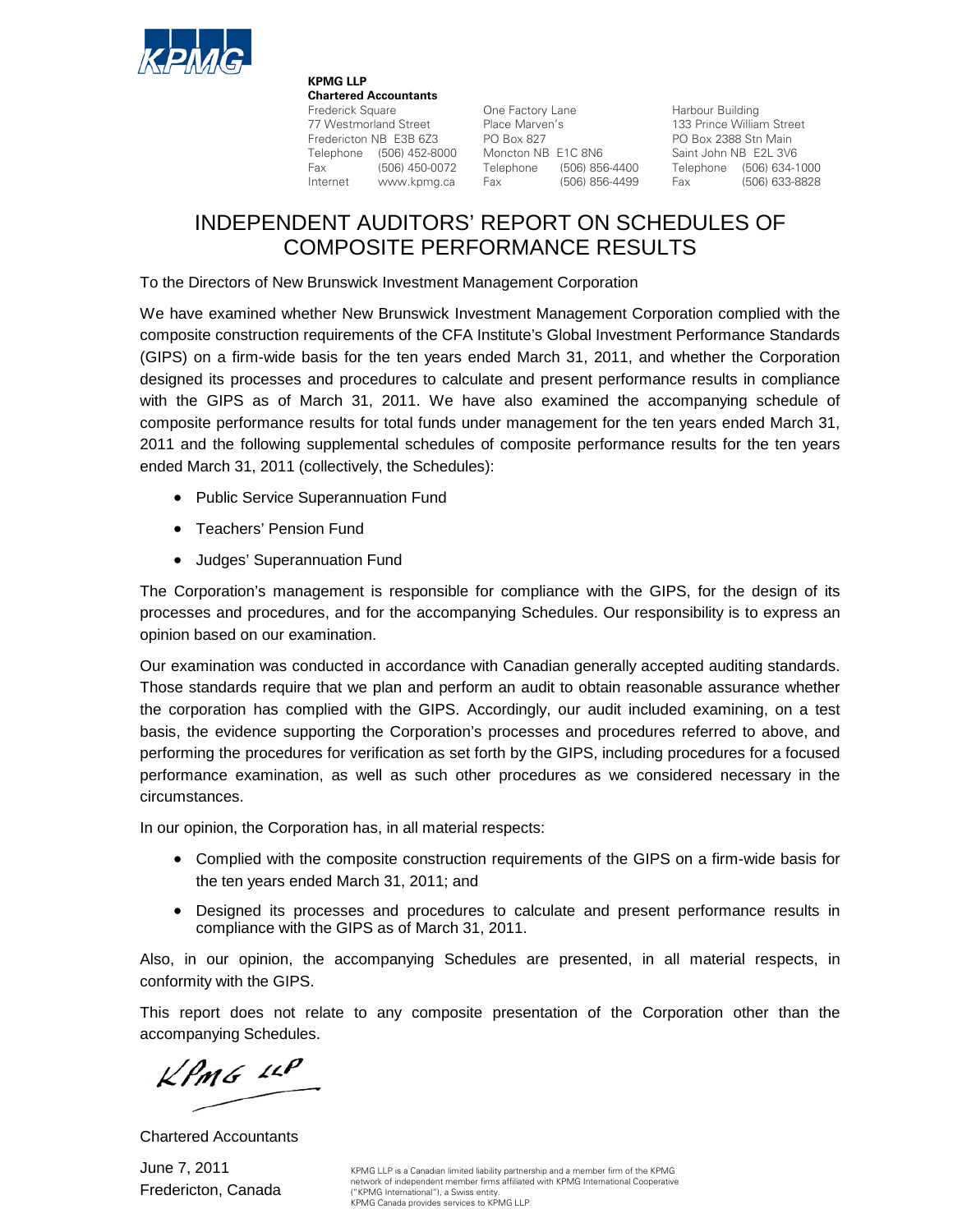### **NEW BRUNSWICK INVESTMENT MANAGEMENT CORPORATION Total Funds Under Management**

Schedule of Composite Performance Results - Total Funds Under Management Ten years ended March 31, 2011

| Year Ended     | <b>Total Annual</b><br>Return % | <b>Benchmark</b><br>Return % | Number of<br>Portfolios | Composite<br>Dispersion % | <b>Total Assets</b><br>End of Year<br>\$ (in millions) | <b>Total Assets</b><br>Under<br>Management % |
|----------------|---------------------------------|------------------------------|-------------------------|---------------------------|--------------------------------------------------------|----------------------------------------------|
| March 31, 2011 | 10.42                           | 9.88                         | 3                       | 0.02                      | 9,085.8                                                | 100.00                                       |
| March 31, 2010 | 19.94                           | 20.10                        | 3                       | 0.11                      | 8,333.8                                                | 100.00                                       |
| March 31, 2009 | (18.34)                         | (18.58)                      | 3                       | 0.22                      | 7,026.0                                                | 100.00                                       |
| March 31, 2008 | 0.79                            | 0.52                         | 3                       | 0.07                      | 8,693.7                                                | 100.00                                       |
| March 31, 2007 | 8.68                            | 8.00                         | 3                       | 0.18                      | 8,708.3                                                | 100.00                                       |
| March 31, 2006 | 15.87                           | 15.78                        | 3                       | 1.01                      | 8,089.5                                                | 100.00                                       |
| March 31, 2005 | 8.51                            | 8.14                         | 3                       | 0.42                      | 7,046.1                                                | 100.00                                       |
| March 31, 2004 | 25.27                           | 24.96                        | 3                       | 2.07                      | 6,556.0                                                | 100.00                                       |
| March 31, 2003 | (6.95)                          | (7.18)                       | 3                       | 2.40                      | 5,279.6                                                | 100.00                                       |
| March 31, 2002 | 3.45                            | 3.28                         | 3                       | 0.29                      | 5,822.4                                                | 100.00                                       |

*Performance Returns are presented gross-of-fees.*

*The accompanying notes are an integral part of this schedule of composite performance.*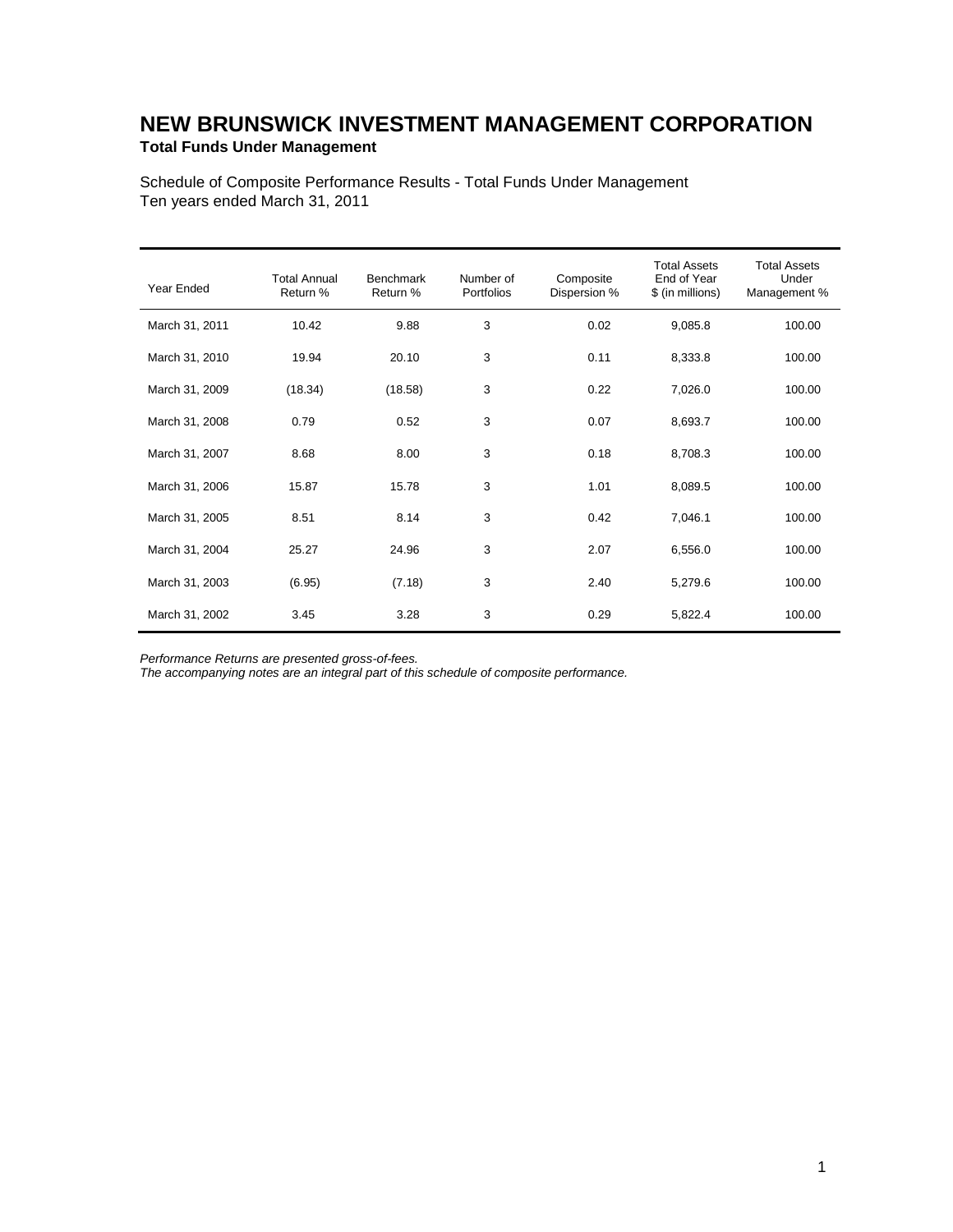### **Total Funds Under Management**

Schedule of Composite Performance Results - By Asset Class Ten years ended March 31, 2011

| Year Ended     |                             | <b>Total Annual</b><br>Return % | Equity % | Alternative<br>Investments % | Nominal<br>Bonds % | Inflation<br>Linked<br>Assets % | Short<br>Term<br>Assets % | Foreign<br>Currency<br>Hedging<br>Overlay* % |
|----------------|-----------------------------|---------------------------------|----------|------------------------------|--------------------|---------------------------------|---------------------------|----------------------------------------------|
| March 31, 2011 | Return                      | 10.42                           | 13.74    | 9.87                         | 5.40               | 10.80                           | 1.11                      |                                              |
|                | <b>Class Benchmarks</b>     | 9.88                            | 13.59    | 7.76                         | 5.03               | 10.59                           | 0.77                      |                                              |
|                | Target percentage of assets | 100                             | 46       | 15                           | 28                 | 9                               | $\overline{2}$            |                                              |
| March 31, 2010 | Return                      | 19.94                           | 31.61    | 12.91                        | 4.12               | 12.07                           | 1.38                      | 1.89                                         |
|                | <b>Class Benchmarks</b>     | 20.10                           | 31.59    | 20.09                        | 1.67               | 10.47                           | 0.33                      | 1.89                                         |
|                | Target percentage of assets | 100                             | 47       | 15                           | 26                 | 9                               | 3                         |                                              |
| March 31, 2009 | Return                      | (18.34)                         | (30.37)  | (19.05)                      | 5.19               | (1.30)                          | 2.79                      | (2.39)                                       |
|                | <b>Class Benchmarks</b>     | (18.58)                         | (30.60)  | (21.68)                      | 6.39               | (0.78)                          | 2.40                      | (2.39)                                       |
|                | Target percentage of assets | 100                             | 45       | 17                           | 27                 | 9                               | $\overline{2}$            |                                              |
| March 31, 2008 | Return                      | 0.79                            | (4.69)   | 5.13                         | 6.98               | 5.90                            | 4.65                      |                                              |
|                | <b>Class Benchmarks</b>     | 0.52                            | (4.93)   | 1.34                         | 6.99               | 6.38                            | 4.61                      |                                              |
|                | Target percentage of assets | 100                             | 47       | 13                           | 28                 | 10                              | 2                         |                                              |
| March 31, 2007 | Return                      | 8.68                            | 12.28    | 11.57                        | 5.69               | 0.10                            | 4.27                      |                                              |
|                | <b>Class Benchmarks</b>     | 8.00                            | 12.35    | 7.54                         | 5.33               | 0.04                            | 4.19                      |                                              |
|                | Target percentage of assets | 100                             | 44       | 11                           | 30                 | 12                              | 3                         |                                              |
| March 31, 2006 | Return                      | 15.87                           | 27.23    | 12.84                        | 5.09               | 11.78                           | 3.01                      |                                              |
|                | <b>Class Benchmarks</b>     | 15.78                           | 27.82    | 12.43                        | 4.93               | 11.77                           | 2.84                      |                                              |
|                | Target percentage of assets | 100                             | 39       | 16                           | 30                 | 12                              | 3                         |                                              |
| March 31, 2005 | Return                      | 8.51                            | 11.84    | 6.72                         | 5.28               | 11.32                           | 2.46                      |                                              |
|                | <b>Class Benchmarks</b>     | 8.14                            | 11.50    | 6.38                         | 5.01               | 10.68                           | 2.22                      |                                              |
|                | Target percentage of assets | 100                             | 39       | 16                           | 30                 | 12                              | 3                         |                                              |
| March 31, 2004 | Return                      | 25.27                           | 39.26    | 26.64                        | 10.27              | 15.42                           | 3.04                      |                                              |
|                | <b>Class Benchmarks</b>     | 24.96                           | 38.03    | 31.84                        | 10.10              | 15.27                           | 2.97                      |                                              |
|                | Target percentage of assets | 100                             | 47       | 12                           | 27                 | 12                              | $\overline{2}$            |                                              |
| March 31, 2003 | Return                      | (6.95)                          | (22.55)  | (16.72)                      | 9.76               | 19.99                           | 2.87                      |                                              |
|                | <b>Class Benchmarks</b>     | (7.18)                          | (22.12)  | (19.86)                      | 9.42               | 19.93                           | 2.68                      |                                              |
|                | Target percentage of assets | 100                             | 47       | 6                            | 31                 | 12                              | 4                         |                                              |
| March 31, 2002 | Return                      | 3.45                            | 1.69     | 6.86                         | 4.84               | 2.62                            | 4.11                      |                                              |
|                | <b>Class Benchmarks</b>     | 3.28                            | 1.32     | 6.99                         | 4.73               | 2.41                            | 3.68                      |                                              |
|                | Target percentage of assets | 100                             | 46       | 6                            | 31                 | 12                              | 5                         |                                              |

*Performance Returns are presented gross-of-fees.*

*The accompanying notes are an integral part of this schedule of composite performance.*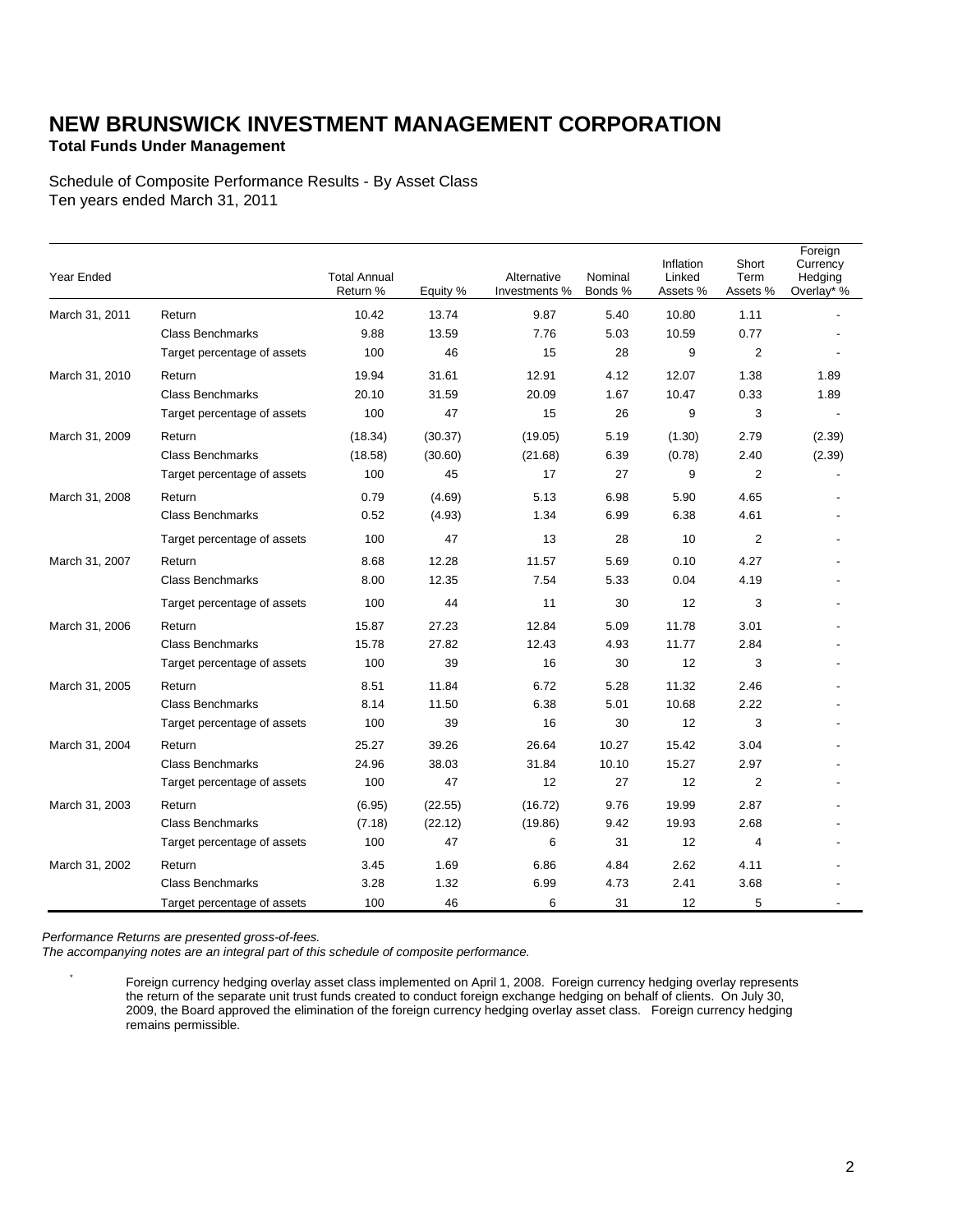### **Total Funds Under Management**

Schedule of Composite Performance Results – By Asset Class Annualized for the periods indicated

|                         |                         |          |          |               |         |           |          | Foreign                  |
|-------------------------|-------------------------|----------|----------|---------------|---------|-----------|----------|--------------------------|
|                         |                         | Total    |          |               |         | Inflation | Short    | Currency                 |
|                         |                         | Annual   |          | Alternative   | Nominal | Linked    | Term     | Hedging                  |
| Annual compound returns |                         | Return % | Equity % | Investments % | Bonds % | Assets %  | Assets % | Overlay* %               |
| 10 Years                | Return                  | 6.03     | 5.70     | 4.80          | 6.24    | 8.67      | 2.96     |                          |
|                         | <b>Class Benchmarks</b> | 5.75     | 5.57     | 4.09          | 5.94    | 8.49      | 2.66     |                          |
| 9 Years                 | Return                  | 6.32     | 6.15     | 4.58          | 6.40    | 9.37      | 2.84     | $\overline{\phantom{a}}$ |
|                         | <b>Class Benchmarks</b> | 6.03     | 6.06     | 3.78          | 6.07    | 9.19      | 2.55     |                          |
| 8 Years                 | Return                  | 8.11     | 10.42    | 7.60          | 5.99    | 8.11      | 2.83     |                          |
|                         | <b>Class Benchmarks</b> | 7.81     | 10.23    | 7.18          | 5.66    | 7.92      | 2.53     |                          |
| 7 Years                 | Return                  | 5.86     | 6.82     | 5.12          | 5.39    | 7.10      | 2.80     |                          |
|                         | <b>Class Benchmarks</b> | 5.56     | 6.74     | 4.06          | 5.04    | 6.90      | 2.47     |                          |
| 6 Years                 | Return                  | 5.42     | 6.01     | 4.86          | 5.41    | 6.42      | 2.86     |                          |
|                         | <b>Class Benchmarks</b> | 5.13     | 5.97     | 3.68          | 5.04    | 6.29      | 2.51     |                          |
| 5 Years                 | Return                  | 3.45     | 2.21     | 3.33          | 5.47    | 5.37      | 2.83     |                          |
|                         | <b>Class Benchmarks</b> | 3.13     | 2.07     | 2.01          | 5.07    | 5.22      | 2.44     |                          |
| 4 Years                 | Return                  | 2.18     | (0.17)   | 1.37          | 5.42    | 6.74      | 2.47     |                          |
|                         | <b>Class Benchmarks</b> | 1.94     | (0.35)   | 0.67          | 5.00    | 6.56      | 2.01     | $\overline{a}$           |
| 3 Years                 | Return                  | 2.65     | 1.39     | 0.14          | 4.90    | 7.02      | 1.76     | (0.18)                   |
|                         | <b>Class Benchmarks</b> | 2.42     | 1.23     | 0.45          | 4.35    | 6.62      | 1.16     | (0.18)                   |
| 2 Years                 | Return                  | 15.08    | 22.35    | 11.38         | 4.76    | 11.43     | 1.24     | 0.94                     |
|                         | <b>Class Benchmarks</b> | 14.88    | 22.26    | 13.76         | 3.34    | 10.53     | 0.55     | 0.94                     |
| 1 Year                  | Return                  | 10.42    | 13.74    | 9.87          | 5.40    | 10.80     | 1.11     | $\blacksquare$           |
|                         | <b>Class Benchmarks</b> | 9.88     | 13.59    | 7.76          | 5.03    | 10.59     | 0.77     |                          |

*Performance Returns are presented gross-of-fees.*

*The accompanying notes are an integral part of this schedule of composite performance.*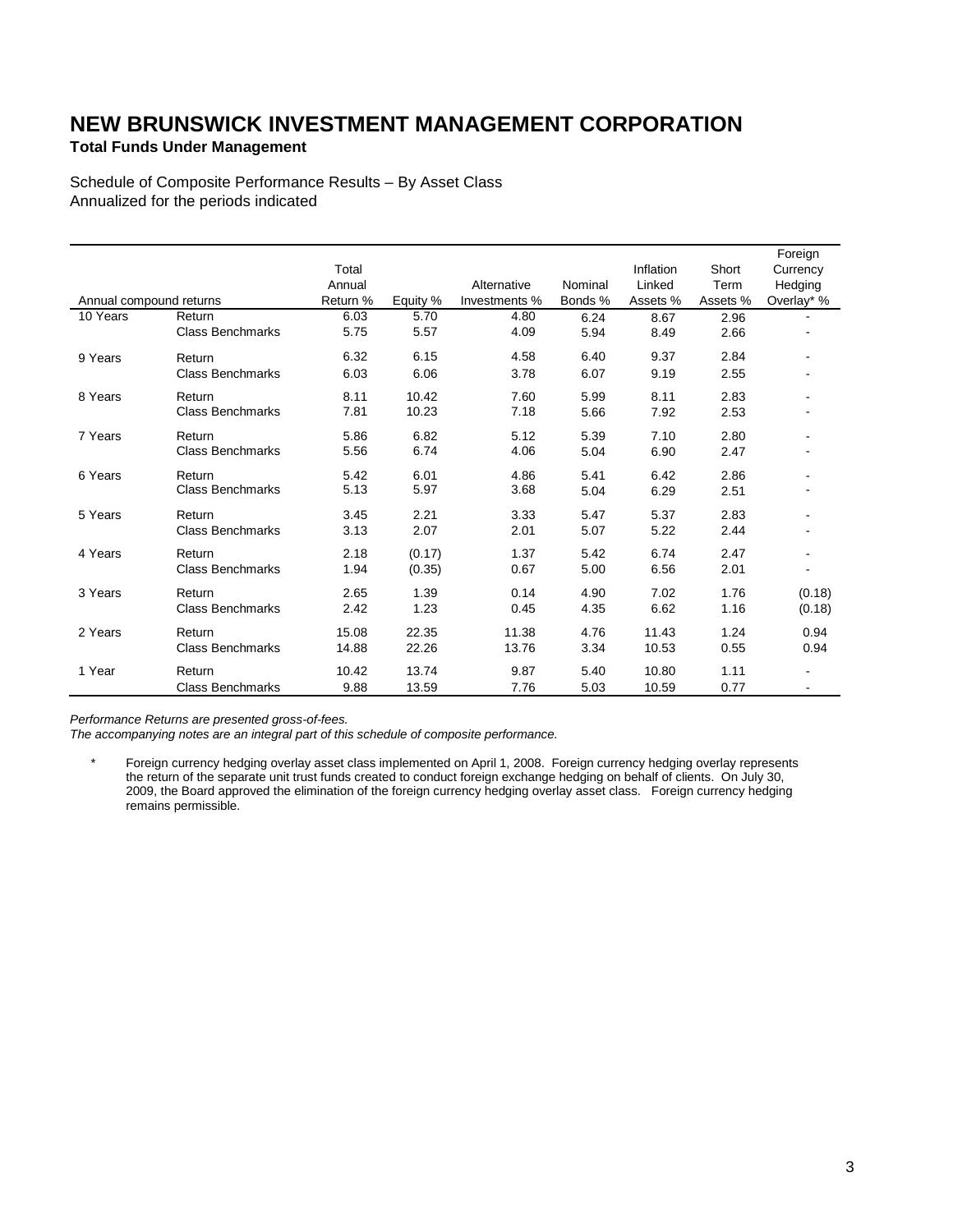### **NEW BRUNSWICK INVESTMENT MANAGEMENT CORPORATION Public Service Superannuation Fund**

Supplemental Schedule of Composite Performance Results – Total Fund *(note 3)*  Ten years ended March 31, 2011

| Year Ended     | <b>Total Annual</b><br>Return % | <b>Benchmark</b><br>Return % | <b>Total Assets</b><br>End of Year<br>\$ (in millions) | Percentage of<br><b>Total Assets</b><br>Under<br>Management % |
|----------------|---------------------------------|------------------------------|--------------------------------------------------------|---------------------------------------------------------------|
| March 31, 2011 | 10.42                           | 9.88                         | 5,032.2                                                | 55.39                                                         |
| March 31, 2010 | 19.90                           | 20.05                        | 4,592.5                                                | 55.11                                                         |
| March 31, 2009 | (18.43)                         | (18.65)                      | 3,844.8                                                | 54.72                                                         |
| March 31, 2008 | 0.76                            | 0.48                         | 4,724.0                                                | 54.34                                                         |
| March 31, 2007 | 8.77                            | 8.08                         | 4,701.1                                                | 53.98                                                         |
| March 31, 2006 | 16.05                           | 15.96                        | 4,333.4                                                | 53.57                                                         |
| March 31, 2005 | 8.53                            | 8.17                         | 3,745.4                                                | 53.16                                                         |
| March 31, 2004 | 25.51                           | 25.21                        | 3,456.0                                                | 52.72                                                         |
| March 31, 2003 | (7.32)                          | (7.54)                       | 2,753.5                                                | 52.15                                                         |
| March 31, 2002 | 3.41                            | 3.25                         | 3,008.3                                                | 51.67                                                         |

*Performance Returns are presented gross-of-fees.* 

*The accompanying notes are an integral part of this schedule of composite performance.*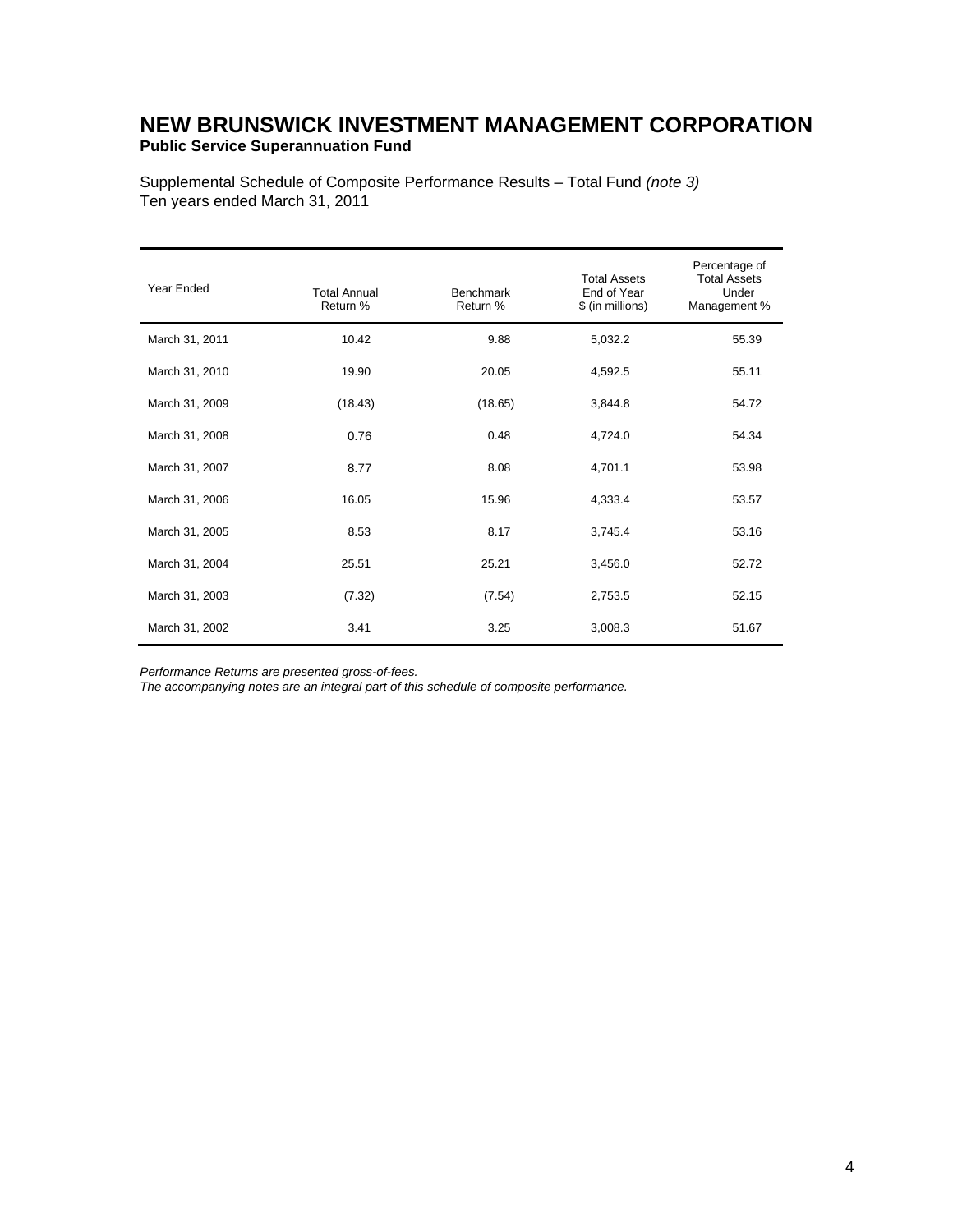**Public Service Superannuation Fund**

Supplemental Schedule of Composite Performance Results - By Asset Class *(note 3)* Ten years ended March 31, 2011

| Year Ended     |                             | <b>Total Annual</b><br>Return % | Equity % | Alternative<br>Investments % | Nominal<br>Bonds % | Inflation<br>Linked<br>Assets% | Short<br>Term<br>Assets % | Foreign<br>Currency<br>Hedging<br>Overlay* % |
|----------------|-----------------------------|---------------------------------|----------|------------------------------|--------------------|--------------------------------|---------------------------|----------------------------------------------|
| March 31, 2011 | Return                      | 10.42                           | 13.74    | 9.59                         | 5.40               | 10.80                          | 1.11                      |                                              |
|                | <b>Class Benchmarks</b>     | 9.88                            | 13.59    | 7.37                         | 5.03               | 10.59                          | 0.77                      |                                              |
|                | Target percentage of assets | 100                             | 47       | 14                           | 28                 | 9                              | $\overline{2}$            |                                              |
| March 31, 2010 | Return                      | 19.90                           | 31.61    | 11.67                        | 4.12               | 12.07                          | 1.38                      | 1.87                                         |
|                | <b>Class Benchmarks</b>     | 20.05                           | 31.60    | 18.82                        | 1.67               | 10.47                          | 0.33                      | 1.87                                         |
|                | Target percentage of assets | 100                             | 47       | 15                           | 26                 | 9                              | 3                         |                                              |
| March 31, 2009 | Return                      | (18.43)                         | (30.40)  | (18.48)                      | 5.19               | (1.30)                         | 2.79                      | (2.36)                                       |
|                | <b>Class Benchmarks</b>     | (18.65)                         | (30.60)  | (21.05)                      | 6.39               | (0.78)                         | 2.40                      | (2.36)                                       |
|                | Target percentage of assets | 100                             | 46       | 16                           | 27                 | 9                              | 2                         |                                              |
| March 31, 2008 | Return                      | 0.76                            | (4.67)   | 5.57                         | 6.98               | 5.90                           | 4.65                      |                                              |
|                | <b>Class Benchmarks</b>     | 0.48                            | (4.92)   | 1.34                         | 6.99               | 6.38                           | 4.61                      |                                              |
|                | Target percentage of assets | 100                             | 48       | 12                           | 28                 | 10                             | $\overline{2}$            |                                              |
| March 31, 2007 | Return                      | 8.77                            | 12.28    | 11.57                        | 5.69               | 0.10                           | 4.27                      |                                              |
|                | <b>Class Benchmarks</b>     | 8.08                            | 12.35    | 7.54                         | 5.33               | 0.04                           | 4.19                      |                                              |
|                | Target percentage of assets | 100                             | 45       | 11                           | 29                 | 11                             | 3                         |                                              |
| March 31, 2006 | Return                      | 16.05                           | 27.23    | 12.85                        | 5.10               | 11.78                          | 3.01                      |                                              |
|                | <b>Class Benchmarks</b>     | 15.96                           | 27.82    | 12.43                        | 4.93               | 11.77                          | 2.84                      |                                              |
|                | Target percentage of assets | 100                             | 40       | 16                           | 30                 | 11                             | 3                         |                                              |
| March 31, 2005 | Return                      | 8.53                            | 11.83    | 6.72                         | 5.28               | 11.32                          | 2.46                      |                                              |
|                | <b>Class Benchmarks</b>     | 8.17                            | 11.49    | 6.38                         | 5.01               | 10.68                          | 2.22                      |                                              |
|                | Target percentage of assets | 100                             | 40       | 16                           | 30                 | 11                             | 3                         |                                              |
| March 31, 2004 | Return                      | 25.51                           | 39.27    | 26.64                        | 10.27              | 15.42                          | 3.04                      |                                              |
|                | <b>Class Benchmarks</b>     | 25.21                           | 38.06    | 31.84                        | 10.10              | 15.27                          | 2.97                      |                                              |
|                | Target percentage of assets | 100                             | 48       | 12                           | 27                 | 11                             | $\overline{2}$            |                                              |
| March 31, 2003 | Return                      | (7.32)                          | (22.60)  | (16.72)                      | 9.76               | 19.99                          | 2.87                      |                                              |
|                | <b>Class Benchmarks</b>     | (7.54)                          | (22.16)  | (19.86)                      | 9.42               | 19.93                          | 2.68                      |                                              |
|                | Target percentage of assets | 100                             | 48       | 6                            | 31                 | 11                             | $\overline{4}$            |                                              |
| March 31, 2002 | Return                      | 3.41                            | 1.65     | 6.86                         | 4.84               | 2.62                           | 4.11                      |                                              |
|                | <b>Class Benchmarks</b>     | 3.25                            | 1.30     | 6.99                         | 4.73               | 2.41                           | 3.68                      |                                              |
|                | Target percentage of assets | 100                             | 47       | 6                            | 31                 | 11                             | 5                         |                                              |

*Performance Returns are presented gross-of-fees.*

*The accompanying notes are an integral part of this schedule of composite performance.*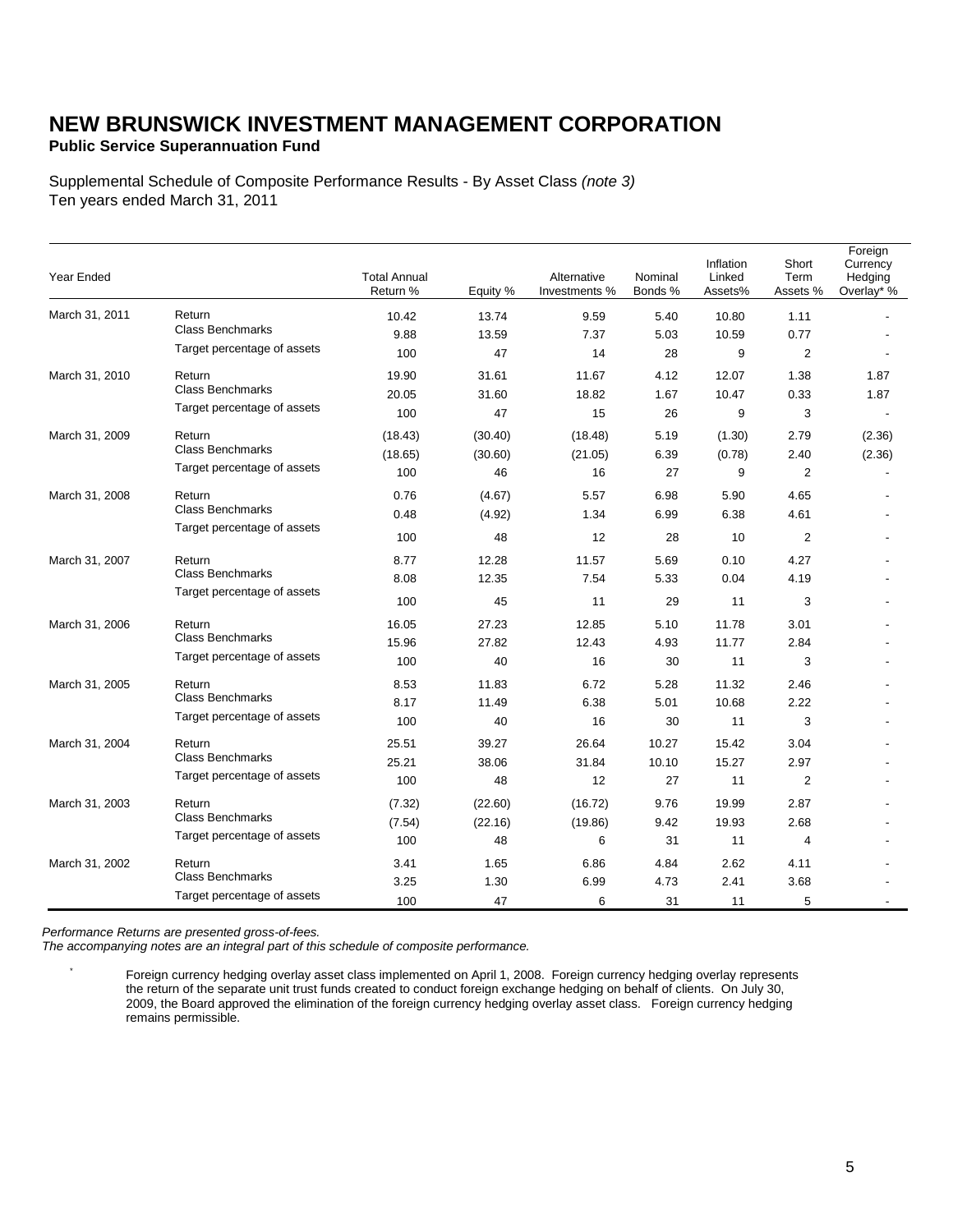**Public Service Superannuation Fund**

Supplemental Schedule of Composite Performance Results - By Asset Class *(note 3)* Annualized for the periods indicated

|                         |                         |          |          |               |         |           |          | Foreign                  |
|-------------------------|-------------------------|----------|----------|---------------|---------|-----------|----------|--------------------------|
|                         |                         | Total    |          |               |         | Inflation | Short    | Currency                 |
|                         |                         | Annual   |          | Alternative   | Nominal | Linked    | Term     | Hedging                  |
| Annual compound returns |                         | Return % | Equity % | Investments % | Bonds % | Assets %  | Assets % | Overlay* %               |
| 10 Years                | Return                  | 6.01     | 5.69     | 4.78          | 6.24    | 8.67      | 2.96     |                          |
|                         | <b>Class Benchmarks</b> | 5.74     | 5.57     | 4.03          | 5.94    | 8.49      | 2.66     |                          |
| 9 Years                 | Return                  | 6.31     | 6.15     | 4.55          | 6.40    | 9.37      | 2.84     | $\blacksquare$           |
|                         | <b>Class Benchmarks</b> | 6.02     | 6.05     | 3.70          | 6.07    | 9.19      | 2.55     |                          |
| 8 Years                 | Return                  | 8.15     | 10.42    | 7.57          | 5.99    | 8.11      | 2.83     |                          |
|                         | <b>Class Benchmarks</b> | 7.85     | 10.23    | 7.10          | 5.66    | 7.92      | 2.53     |                          |
| 7 Years                 | Return                  | 5.87     | 6.82     | 5.09          | 5.39    | 7.10      | 2.80     |                          |
|                         | <b>Class Benchmarks</b> | 5.57     | 6.75     | 3.97          | 5.04    | 6.90      | 2.47     |                          |
| 6 Years                 | Return                  | 5.43     | 6.00     | 4.82          | 5.41    | 6.42      | 2.86     |                          |
|                         | <b>Class Benchmarks</b> | 5.15     | 5.97     | 3.57          | 5.04    | 6.29      | 2.51     |                          |
| 5 Years                 | Return                  | 3.43     | 2.20     | 3.28          | 5.47    | 5.37      | 2.83     |                          |
|                         | <b>Class Benchmarks</b> | 3.11     | 2.08     | 1.88          | 5.07    | 5.22      | 2.44     |                          |
| 4 Years                 | Return                  | 2.13     | (0.17)   | 1.31          | 5.42    | 6.74      | 2.47     |                          |
|                         | <b>Class Benchmarks</b> | 1.90     | (0.34)   | 0.51          | 5.00    | 6.56      | 2.01     | $\overline{\phantom{a}}$ |
| 3 Years                 | Return                  | 2.60     | 1.38     | (0.08)        | 4.90    | 7.02      | 1.76     | (0.18)                   |
|                         | <b>Class Benchmarks</b> | 2.38     | 1.23     | 0.24          | 4.35    | 6.62      | 1.16     | (0.18)                   |
| 2 Years                 | Return                  | 15.06    | 22.35    | 10.63         | 4.76    | 11.43     | 1.24     | 0.93                     |
|                         | <b>Class Benchmarks</b> | 14.85    | 22.27    | 12.95         | 3.34    | 10.53     | 0.55     | 0.93                     |
| 1 Year                  | Return                  | 10.42    | 13.74    | 9.59          | 5.40    | 10.80     | 1.11     |                          |
|                         | <b>Class Benchmarks</b> | 9.88     | 13.59    | 7.37          | 5.03    | 10.59     | 0.77     | $\blacksquare$           |

*Performance Returns are presented gross-of-fees.*

*The accompanying notes are an integral part of this schedule of composite performance.*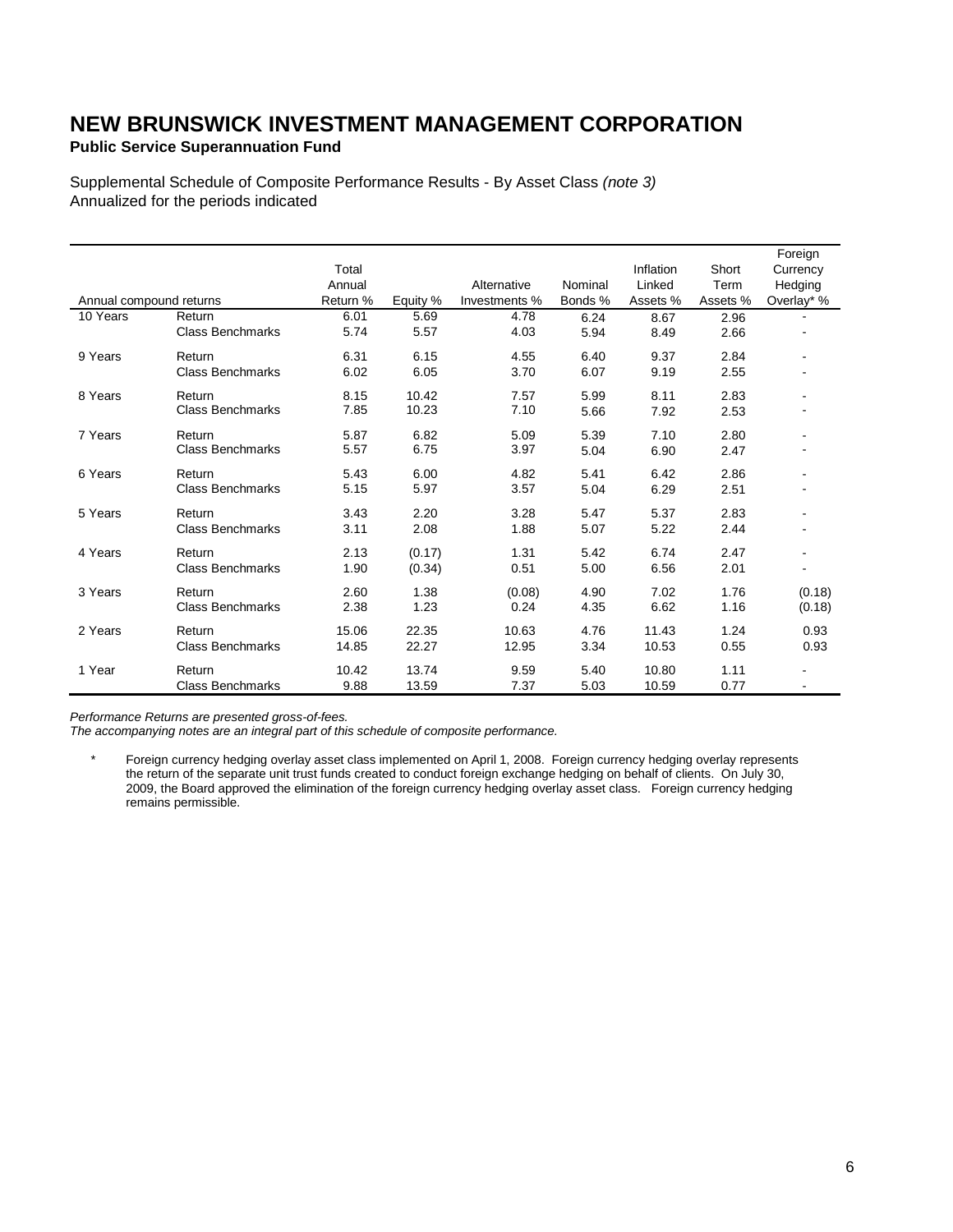### **NEW BRUNSWICK INVESTMENT MANAGEMENT CORPORATION Teachers' Pension Fund**

Supplemental Schedule of Composite Performance Results – Total Fund *(note 3)*  Ten years ended March 31, 2011

| Year Ended     | <b>Total Annual</b><br>Return % | <b>Benchmark</b><br>Return % | <b>Total Assets</b><br>End of Year<br>\$ (in millions) | Percentage of<br><b>Total Assets</b><br>Under<br>Management % |
|----------------|---------------------------------|------------------------------|--------------------------------------------------------|---------------------------------------------------------------|
| March 31, 2011 | 10.41                           | 9.88                         | 4,024.1                                                | 44.29                                                         |
| March 31, 2010 | 19.99                           | 20.17                        | 3,713.9                                                | 44.56                                                         |
| March 31, 2009 | (18.24)                         | (18.51)                      | 3,157.8                                                | 44.94                                                         |
| March 31, 2008 | 0.83                            | 0.56                         | 3,941.1                                                | 45.33                                                         |
| March 31, 2007 | 8.58                            | 7.90                         | 3,978.2                                                | 45.68                                                         |
| March 31, 2006 | 15.67                           | 15.58                        | 3,728.6                                                | 46.09                                                         |
| March 31, 2005 | 8.47                            | 8.10                         | 3,276.1                                                | 46.49                                                         |
| March 31, 2004 | 24.98                           | 24.68                        | 3,076.4                                                | 46.92                                                         |
| March 31, 2003 | (6.53)                          | (6.78)                       | 2,506.7                                                | 47.48                                                         |
| March 31, 2002 | 3.50                            | 3.31                         | 2,791.8                                                | 47.95                                                         |

*Performance Returns are presented gross-of-fees.* 

*The accompanying notes are an integral part of this schedule of composite performance.*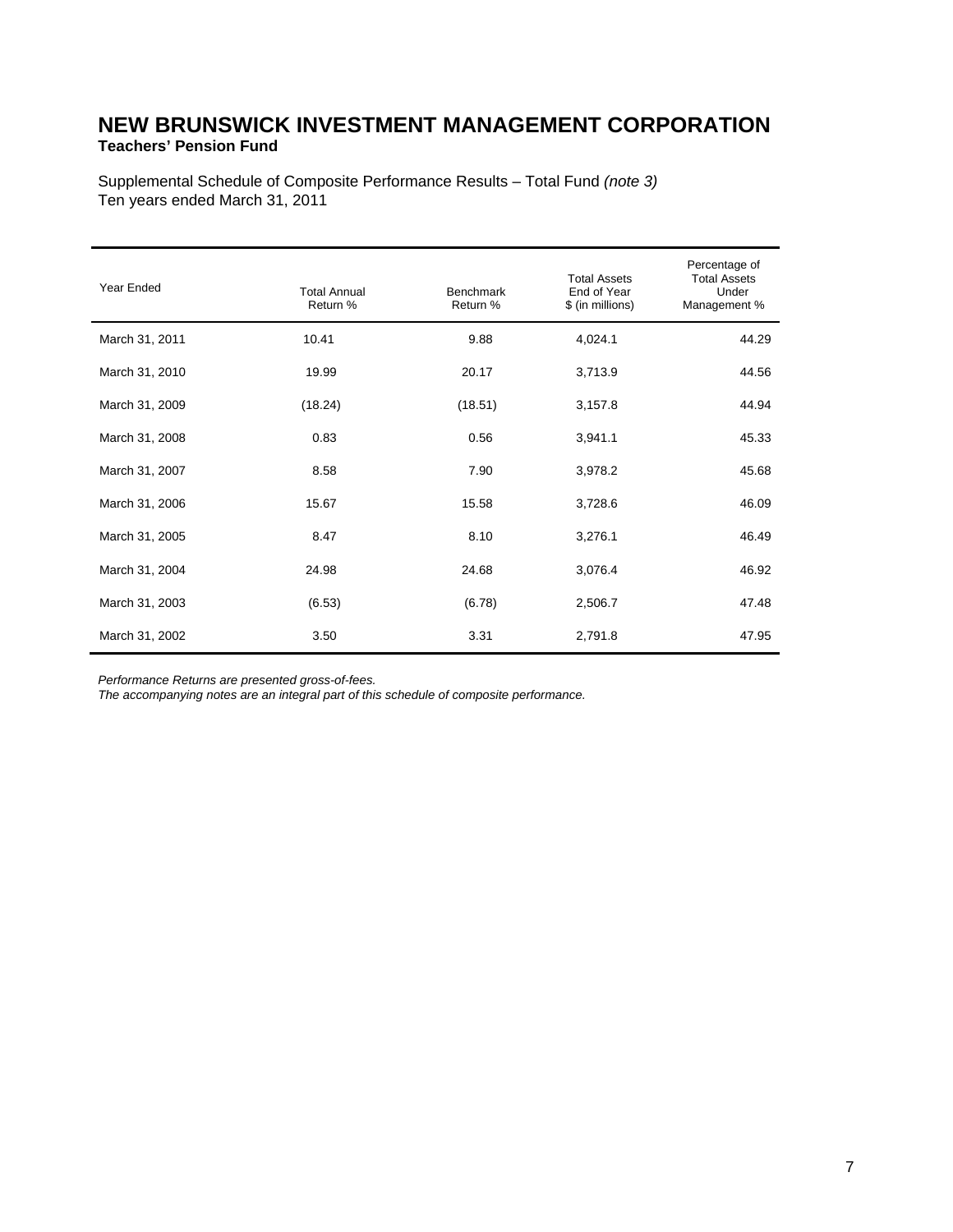### **NEW BRUNSWICK INVESTMENT MANAGEMENT CORPORATION Teachers' Pension Fund**

Supplemental Schedule of Composite Performance Results - By Asset Class *(note 3)* Ten years ended March 31, 2011

| Year Ended     |                                   | <b>Total Annual</b><br>Return % | Equity %           | Alternative<br>Investments % | Nominal<br>Bonds % | Inflation<br>Linked<br>Assets% | Short<br>Term<br>Assets % | Foreign<br>Currency<br>Hedging<br>Overlay* % |
|----------------|-----------------------------------|---------------------------------|--------------------|------------------------------|--------------------|--------------------------------|---------------------------|----------------------------------------------|
| March 31, 2011 | Return<br><b>Class Benchmarks</b> | 10.41<br>9.88                   | 13.75<br>13.58     | 10.19<br>8.21                | 5.40<br>5.03       | 10.80<br>10.59                 | 1.11<br>0.77              | Ĭ.                                           |
|                | Target percentage of assets       | 100                             | 45                 | 15                           | 28                 | 10                             | $\overline{2}$            |                                              |
| March 31, 2010 | Return<br><b>Class Benchmarks</b> | 19.99<br>20.17                  | 31.61<br>31.56     | 14.36<br>21.57               | 4.12<br>1.67       | 12.07<br>10.47                 | 1.38<br>0.33              | 1.93<br>1.93                                 |
|                | Target percentage of assets       | 100                             | 45                 | 16                           | 26                 | 10                             | 3                         | $\blacksquare$                               |
| March 31, 2009 | Return<br><b>Class Benchmarks</b> | (18.24)<br>(18.51)              | (30.33)<br>(30.59) | (19.72)<br>(22.40)           | 5.19<br>6.39       | (1.30)<br>(0.78)               | 2.79<br>2.40              | (2.43)<br>(2.43)                             |
|                | Target percentage of assets       | 100                             | 44                 | 17                           | 27                 | 10                             | 2                         |                                              |
| March 31, 2008 | Return<br><b>Class Benchmarks</b> | 0.83<br>0.56                    | (4.72)<br>(4.94)   | 4.65<br>1.34                 | 6.98<br>6.99       | 5.90<br>6.38                   | 4.65<br>4.61              | ٠                                            |
|                | Target percentage of assets       | 100                             | 46                 | 13                           | 28                 | 10                             | $\overline{c}$            | ٠                                            |
| March 31, 2007 | Return<br><b>Class Benchmarks</b> | 8.58<br>7.90                    | 12.28<br>12.35     | 11.57<br>7.54                | 5.69<br>5.33       | 0.10<br>0.04                   | 4.27<br>4.19              |                                              |
|                | Target percentage of assets       | 100                             | 43                 | 11                           | 30                 | 12                             | 3                         |                                              |
| March 31, 2006 | Return<br><b>Class Benchmarks</b> | 15.67<br>15.58                  | 27.22<br>27.83     | 12.82<br>12.43               | 5.09<br>4.93       | 11.78<br>11.77                 | 3.01<br>2.84              |                                              |
|                | Target percentage of assets       | 100                             | 38                 | 16                           | 31                 | 12                             | 3                         | $\overline{a}$                               |
| March 31, 2005 | Return<br><b>Class Benchmarks</b> | 8.47<br>8.10                    | 11.85<br>11.51     | 6.71<br>6.38                 | 5.28<br>5.01       | 11.32<br>10.68                 | 2.46<br>2.22              |                                              |
|                | Target percentage of assets       | 100                             | 38                 | 16                           | 31                 | 12                             | 3                         |                                              |
| March 31, 2004 | Return<br><b>Class Benchmarks</b> | 24.98<br>24.68                  | 39.24<br>38.00     | 26.63<br>31.84               | 10.26<br>10.10     | 15.42<br>15.27                 | 3.04<br>2.97              |                                              |
|                | Target percentage of assets       | 100                             | 46                 | 12                           | 28                 | 12                             | $\overline{2}$            |                                              |
| March 31, 2003 | Return<br><b>Class Benchmarks</b> | (6.53)<br>(6.78)                | (22.50)<br>(22.07) | (16.73)<br>(19.86)           | 9.76<br>9.42       | 19.99<br>19.93                 | 2.87<br>2.68              |                                              |
|                | Target percentage of assets       | 100                             | 46                 | 6                            | 32                 | 12                             | 4                         | $\overline{a}$                               |
| March 31, 2002 | Return<br><b>Class Benchmarks</b> | 3.50<br>3.31                    | 1.73<br>1.33       | 6.86<br>6.99                 | 4.84<br>4.73       | 2.62<br>2.41                   | 4.11<br>3.68              |                                              |
|                | Target percentage of assets       | 100                             | 45                 | 6                            | 32                 | 12                             | 5                         |                                              |

*Performance Returns are presented gross-of-fees.*

*The accompanying notes are an integral part of this schedule of composite performance.*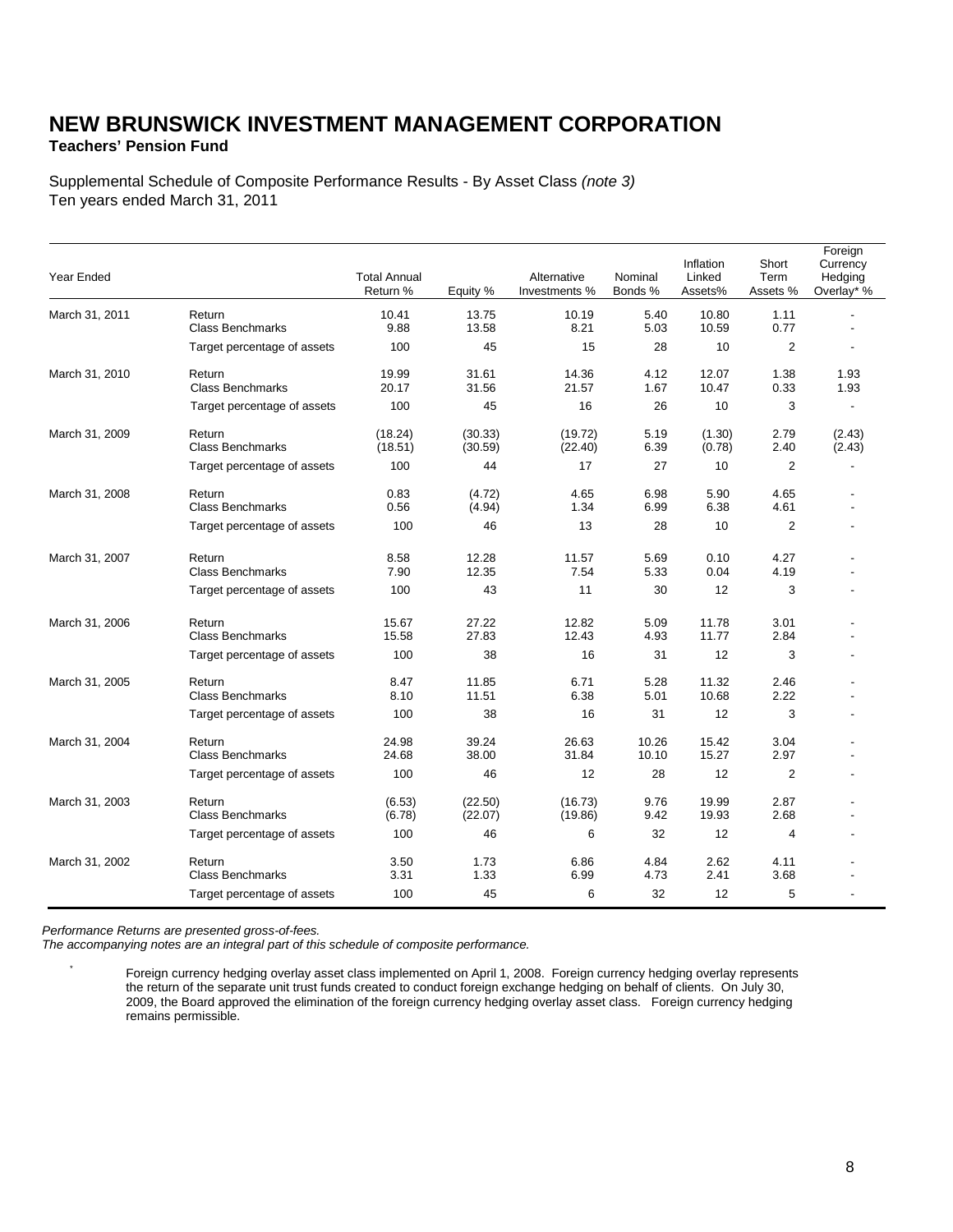### **Teachers' Pension Fund**

Supplemental Schedule of Composite Performance Results - By Asset Class *(note 3)* Annualized for the periods indicated

| Annual compound returns |                                   | Total<br>Annual<br>Return % | Equity %         | Alternative<br>Investments % | Nominal<br>Bonds % | Inflation<br>Linked<br>Assets % | Short<br>Term<br>Assets % | Foreign<br>Currency<br>Hedging<br>Overlay* % |
|-------------------------|-----------------------------------|-----------------------------|------------------|------------------------------|--------------------|---------------------------------|---------------------------|----------------------------------------------|
| 10 Years                | Return<br><b>Class Benchmarks</b> | 6.05<br>5.76                | 5.72<br>5.58     | 4.83<br>4.17                 | 6.24<br>5.94       | 8.67<br>8.49                    | 2.96<br>2.66              |                                              |
| 9 Years                 | Return<br><b>Class Benchmarks</b> | 6.34<br>6.04                | 6.17<br>6.06     | 4.61<br>3.86                 | 6.40<br>6.07       | 9.37<br>9.19                    | 2.84<br>2.55              |                                              |
| 8 Years                 | Return<br><b>Class Benchmarks</b> | 8.06<br>7.76                | 10.43<br>10.23   | 7.63<br>7.28                 | 5.99<br>5.66       | 8.11<br>7.92                    | 2.83<br>2.53              |                                              |
| 7 Years                 | Return<br><b>Class Benchmarks</b> | 5.84<br>5.54                | 6.83<br>6.74     | 5.16<br>4.17                 | 5.39<br>5.04       | 7.10<br>6.90                    | 2.80<br>2.47              |                                              |
| 6 Years                 | Return<br><b>Class Benchmarks</b> | 5.41<br>5.12                | 6.01<br>5.97     | 4.90<br>3.80                 | 5.41<br>5.04       | 6.42<br>6.29                    | 2.86<br>2.51              |                                              |
| 5 Years                 | Return<br><b>Class Benchmarks</b> | 3.47<br>3.14                | 2.22<br>2.07     | 3.39<br>2.16                 | 5.47<br>5.07       | 5.37<br>5.22                    | 2.83<br>2.44              |                                              |
| 4 Years                 | Return<br><b>Class Benchmarks</b> | 2.23<br>1.99                | (0.16)<br>(0.35) | 1.43<br>0.85                 | 5.42<br>5.00       | 6.74<br>6.56                    | 2.47<br>2.01              |                                              |
| 3 Years                 | Return<br><b>Class Benchmarks</b> | 2.70<br>2.47                | 1.41<br>1.22     | 0.39<br>0.69                 | 4.90<br>4.35       | 7.02<br>6.62                    | 1.76<br>1.16              | (0.18)<br>(0.18)                             |
| 2 Years                 | Return<br><b>Class Benchmarks</b> | 15.10<br>14.91              | 22.35<br>22.24   | 12.26<br>14.70               | 4.76<br>3.34       | 11.43<br>10.53                  | 1.24<br>0.55              | 0.96<br>0.96                                 |
| 1 Year                  | Return<br><b>Class Benchmarks</b> | 10.41<br>9.88               | 13.75<br>13.58   | 10.19<br>8.21                | 5.40<br>5.03       | 10.80<br>10.59                  | 1.11<br>0.77              |                                              |

*Performance Returns are presented gross-of-fees.*

*The accompanying notes are an integral part of this schedule of composite performance.*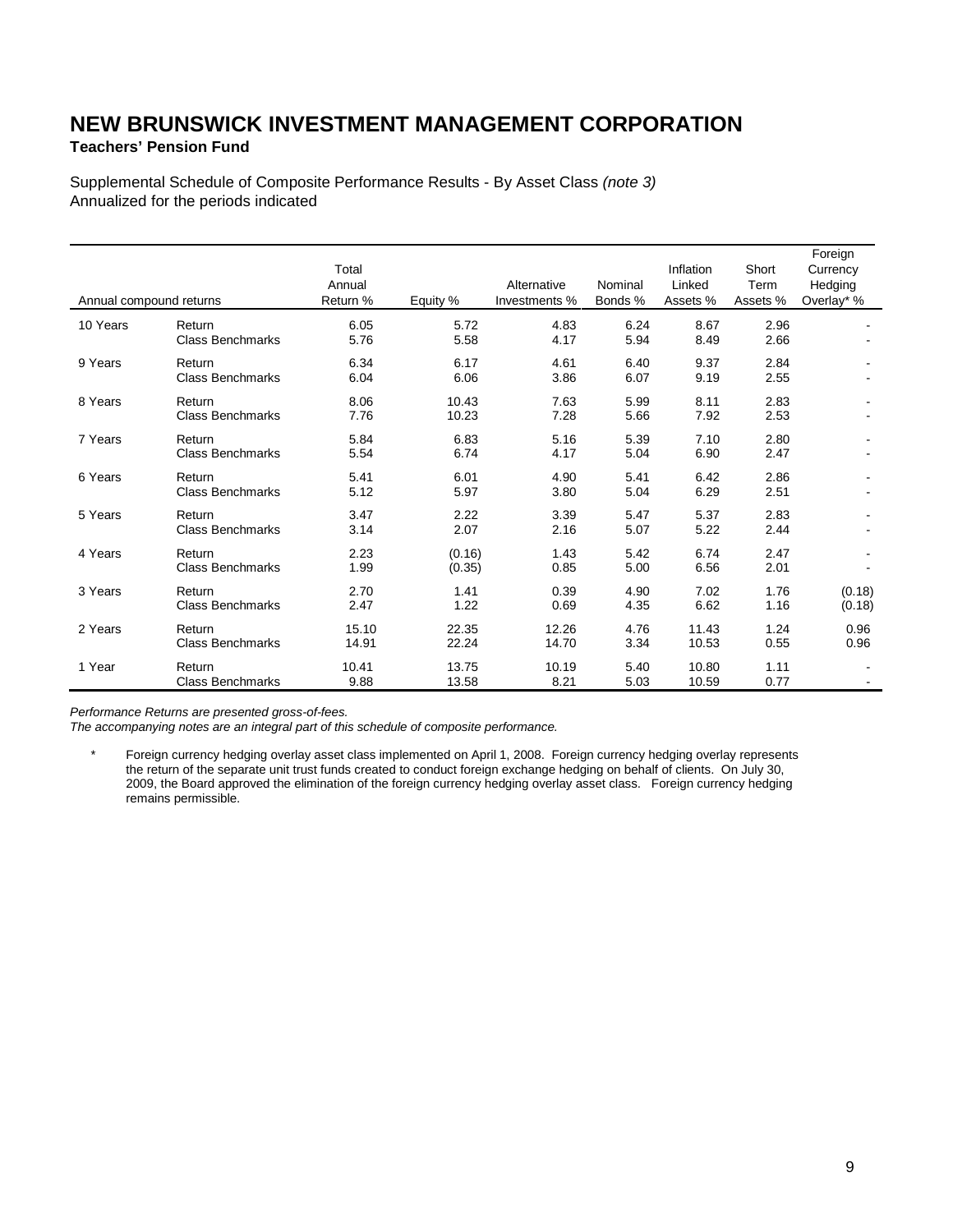### **NEW BRUNSWICK INVESTMENT MANAGEMENT CORPORATION Judges' Superannuation Fund**

Supplemental Schedule of Composite Performance Results – Total Fund *(note 3)* Ten years ended March 31, 2011

| Year Ended     | <b>Total Annual</b><br>Return % | <b>Benchmark</b><br>Return % | <b>Total Assets</b><br>End of Year<br>\$ (in millions) | Percentage of<br><b>Total Assets</b><br>Under<br>Management % |
|----------------|---------------------------------|------------------------------|--------------------------------------------------------|---------------------------------------------------------------|
| March 31, 2011 | 10.43                           | 9.88                         | 29.5                                                   | 0.32                                                          |
| March 31, 2010 | 19.88                           | 20.06                        | 27.3                                                   | 0.33                                                          |
| March 31, 2009 | (18.46)                         | (18.70)                      | 23.4                                                   | 0.34                                                          |
| March 31, 2008 | 0.76                            | 0.48                         | 28.7                                                   | 0.33                                                          |
| March 31, 2007 | 8.77                            | 8.08                         | 29.0                                                   | 0.33                                                          |
| March 31, 2006 | 16.68                           | 16.58                        | 27.5                                                   | 0.34                                                          |
| March 31, 2005 | 8.89                            | 8.51                         | 24.6                                                   | 0.35                                                          |
| March 31, 2004 | 27.05                           | 26.70                        | 23.6                                                   | 0.36                                                          |
| March 31, 2003 | (8.92)                          | (9.11)                       | 19.4                                                   | 0.37                                                          |
| March 31, 2002 | 3.20                            | 3.06                         | 22.3                                                   | 0.38                                                          |

*Performance Returns are presented gross-of-fees.*

*The accompanying notes are an integral part of this schedule of composite performance.*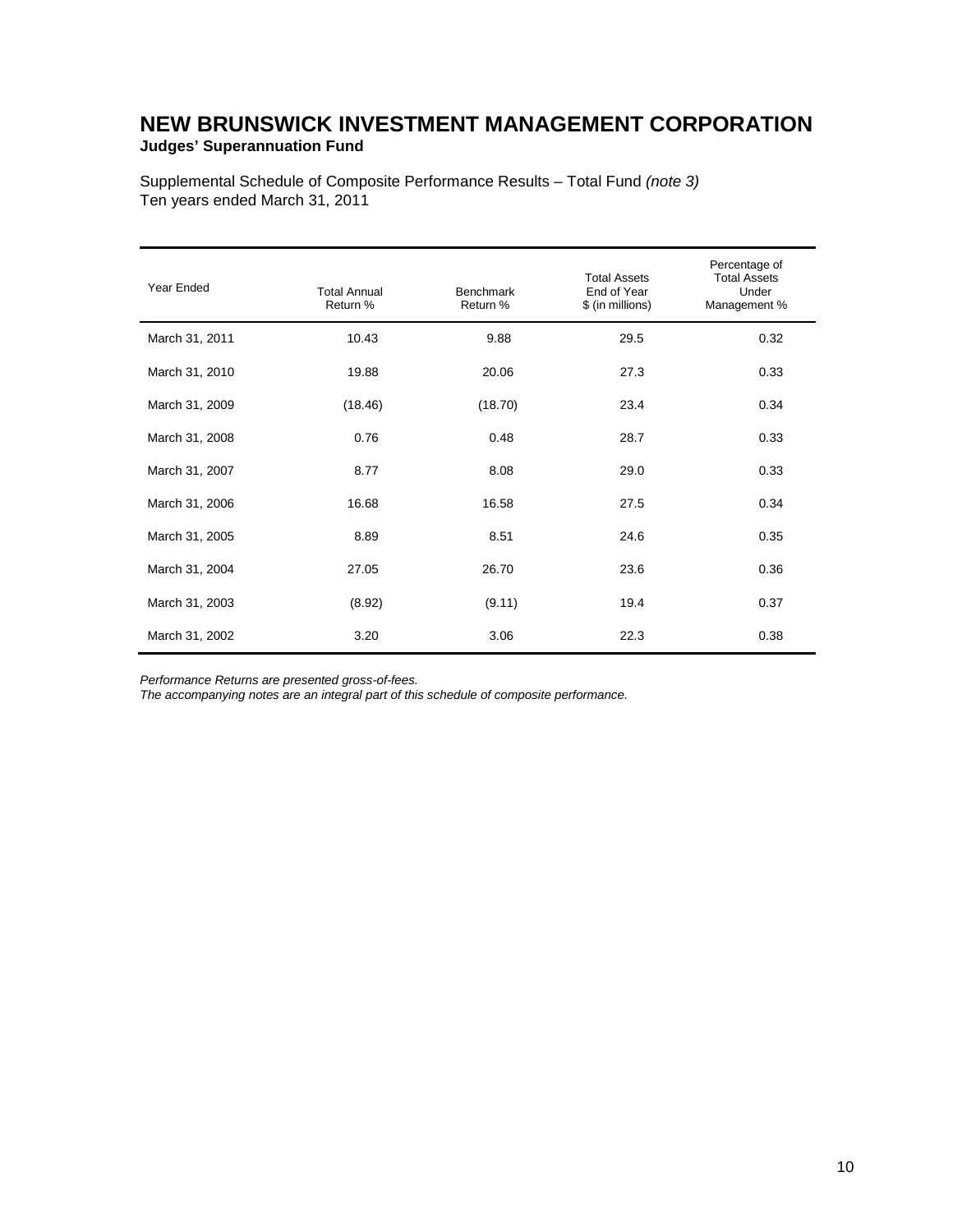### **Judges' Superannuation Fund**

Supplemental Schedule of Composite Performance Results - By Asset Class *(note 3)* Ten years ended March 31, 2011

| Year Ended     |                                   | <b>Total Annual</b><br>Return % | Equity %           | Alternative<br>Investments % | Nominal<br>Bonds % | Inflation<br>Linked<br>Assets% | Short<br>Term<br>Assets % | Foreign<br>Currency<br>Hedging<br>Overlay* % |
|----------------|-----------------------------------|---------------------------------|--------------------|------------------------------|--------------------|--------------------------------|---------------------------|----------------------------------------------|
| March 31, 2011 | Return<br><b>Class Benchmarks</b> | 10.43<br>9.88                   | 13.75<br>13.61     | 9.63<br>7.38                 | 5.40<br>5.03       | 10.80<br>10.59                 | 1.11<br>0.77              | $\overline{\phantom{a}}$                     |
|                | Target percentage of assets       | 100                             | 47                 | 14                           | 28                 | 9                              | $\overline{2}$            |                                              |
| March 31, 2010 | Return<br><b>Class Benchmarks</b> | 19.88<br>20.06                  | 31.62<br>31.61     | 11.50<br>18.77               | 4.12<br>1.67       | 12.07<br>10.47                 | 1.39<br>0.33              | 1.89<br>1.89                                 |
|                | Target percentage of assets       | 100                             | 47                 | 15                           | 26                 | 9                              | 3                         |                                              |
| March 31, 2009 | Return<br><b>Class Benchmarks</b> | (18.46)<br>(18.70)              | (30.36)<br>(30.60) | (18.46)<br>(21.04)           | 5.19<br>6.39       | (1.30)<br>(0.78)               | 2.79<br>2.40              | (2.40)<br>(2.40)                             |
|                | Target percentage of assets       | 100                             | 46                 | 16                           | 27                 | 9                              | $\overline{2}$            |                                              |
| March 31, 2008 | Return<br><b>Class Benchmarks</b> | 0.76<br>0.48                    | (4.67)<br>(4.92)   | 5.57<br>1.34                 | 6.98<br>6.99       | 5.90<br>6.38                   | 4.65<br>4.61              |                                              |
|                | Target percentage of assets       | 100                             | 48                 | 12                           | 28                 | 10                             | $\overline{2}$            |                                              |
| March 31, 2007 | Return<br><b>Class Benchmarks</b> | 8.77<br>8.08                    | 12.28<br>12.35     | 11.58<br>7.54                | 5.69<br>5.33       | 0.10<br>0.04                   | 4.27<br>4.19              |                                              |
|                | Target percentage of assets       | 100                             | 45                 | 11                           | 29                 | 11                             | 3                         |                                              |
| March 31, 2006 | Return<br><b>Class Benchmarks</b> | 16.68<br>16.58                  | 27.28<br>27.81     | 12.85<br>12.43               | 5.10<br>4.93       | 11.77<br>11.77                 | 3.01<br>2.84              |                                              |
|                | Target percentage of assets       | 100                             | 45                 | 16                           | 24                 | 12                             | 3                         |                                              |
| March 31, 2005 | Return<br><b>Class Benchmarks</b> | 8.89<br>8.51                    | 11.82<br>11.47     | 6.71<br>6.38                 | 5.29<br>5.01       | 11.32<br>10.68                 | 2.46<br>2.22              |                                              |
|                | Target percentage of assets       | 100                             | 45                 | 16                           | 24                 | 12                             | 3                         |                                              |
| March 31, 2004 | Return<br><b>Class Benchmarks</b> | 27.05<br>26.70                  | 39.32<br>38.15     | 26.64<br>31.84               | 10.28<br>10.10     | 15.42<br>15.27                 | 3.04<br>2.97              |                                              |
|                | Target percentage of assets       | 100                             | 53                 | 12                           | 21                 | 12                             | $\overline{2}$            |                                              |
| March 31, 2003 | Return<br><b>Class Benchmarks</b> | (8.92)<br>(9.11)                | (22.65)<br>(22.22) | (16.72)<br>(19.86)           | 9.78<br>9.42       | 19.99<br>19.93                 | 2.87<br>2.68              |                                              |
|                | Target percentage of assets       | 100                             | 53                 | 6                            | 25                 | 12                             | 4                         |                                              |
| March 31, 2002 | Return<br><b>Class Benchmarks</b> | 3.20<br>3.06                    | 1.62<br>1.32       | 6.86<br>6.99                 | 4.84<br>4.73       | 2.62<br>2.41                   | 4.11<br>3.68              |                                              |
|                | Target percentage of assets       | 100                             | 52                 | 6                            | 25                 | 12                             | 5                         |                                              |

*Performance Returns are presented gross-of-fees.*

*The accompanying notes are an integral part of this schedule of composite performance.*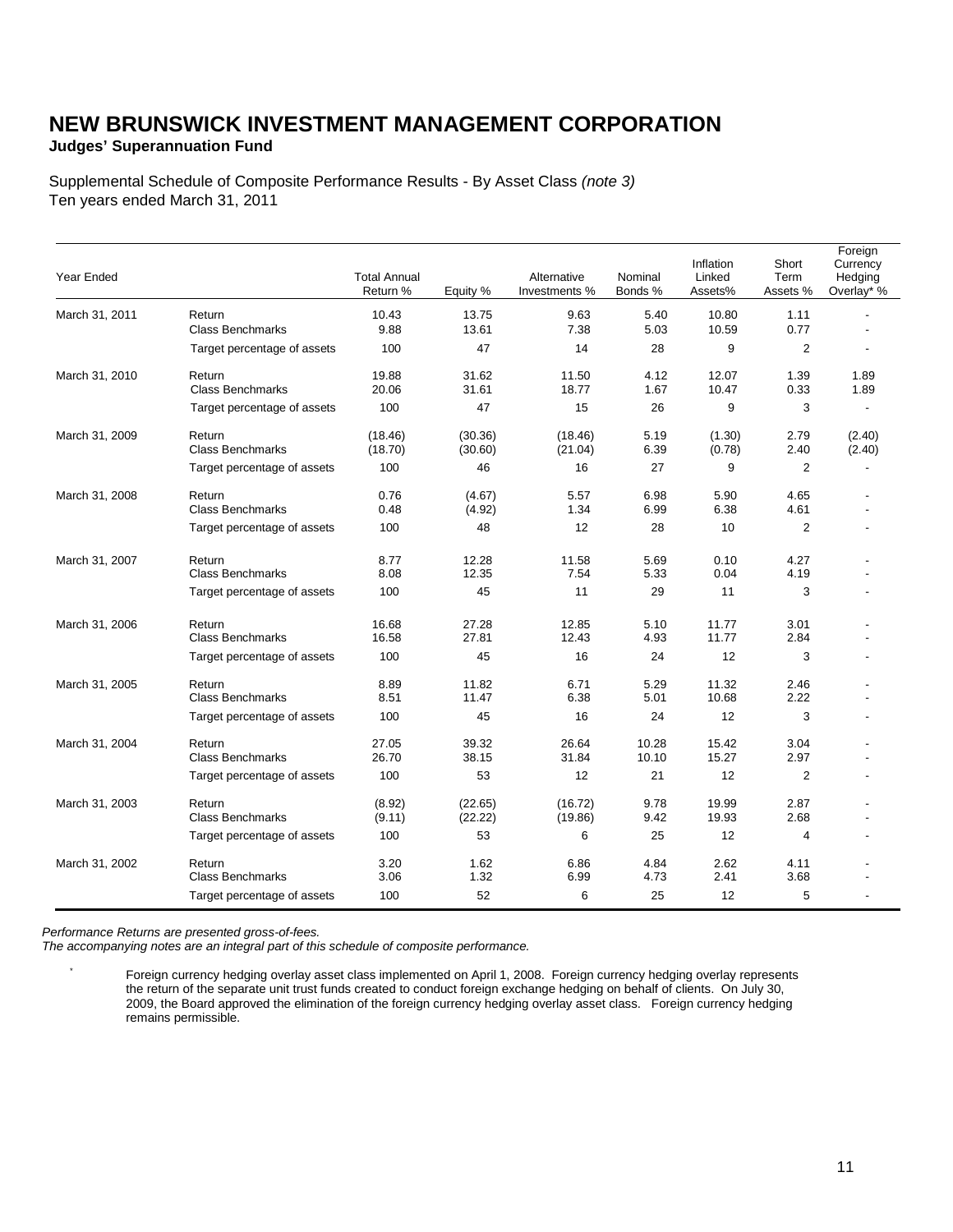### **Judges' Superannuation Fund**

Supplemental Schedule of Composite Performance Results - By Asset Class *(note 3)* Annualized for the periods indicated

| Annual compound returns |                                   | Total<br>Annual<br>Return % | Equity %         | Alternative<br>Investments % | Nominal<br>Bonds % | Inflation<br>Linked<br>Assets % | Short<br>Term<br>Assets % | Foreign<br>Currency<br>Hedging<br>Overlay* % |
|-------------------------|-----------------------------------|-----------------------------|------------------|------------------------------|--------------------|---------------------------------|---------------------------|----------------------------------------------|
| 10 Years                | Return<br><b>Class Benchmarks</b> | 6.02<br>5.75                | 5.69<br>5.57     | 4.77<br>4.03                 | 6.25<br>5.94       | 8.67<br>8.49                    | 2.96<br>2.66              |                                              |
| 9 Years                 | Return<br><b>Class Benchmarks</b> | 6.34<br>6.05                | 6.15<br>6.05     | 4.54<br>3.70                 | 6.41<br>6.07       | 9.37<br>9.19                    | 2.84<br>2.55              |                                              |
| 8 Years                 | Return<br><b>Class Benchmarks</b> | 8.42<br>8.12                | 10.44<br>10.24   | 7.55<br>7.10                 | 5.99<br>5.66       | 8.11<br>7.92                    | 2.83<br>2.53              |                                              |
| 7 Years                 | Return<br><b>Class Benchmarks</b> | 6.00<br>5.69                | 6.83<br>6.75     | 5.07<br>3.96                 | 5.39<br>5.04       | 7.10<br>6.90                    | 2.80<br>2.47              |                                              |
| 6 Years                 | Return<br><b>Class Benchmarks</b> | 5.52<br>5.23                | 6.02<br>5.98     | 4.80<br>3.57                 | 5.41<br>5.04       | 6.42<br>6.29                    | 2.86<br>2.51              | ۰                                            |
| 5 Years                 | Return<br><b>Class Benchmarks</b> | 3.42<br>3.10                | 2.22<br>2.08     | 3.26<br>1.88                 | 5.47<br>5.07       | 5.37<br>5.22                    | 2.83<br>2.44              |                                              |
| 4 Years                 | Return<br><b>Class Benchmarks</b> | 2.12<br>1.89                | (0.15)<br>(0.34) | 1.28<br>0.51                 | 5.42<br>5.00       | 6.74<br>6.56                    | 2.47<br>2.01              |                                              |
| 3 Years                 | Return<br><b>Class Benchmarks</b> | 2.58<br>2.36                | 1.40<br>1.24     | (0.11)<br>0.23               | 4.90<br>4.35       | 7.02<br>6.62                    | 1.76<br>1.16              | (0.19)<br>(0.19)                             |
| 2 Years                 | Return<br><b>Class Benchmarks</b> | 15.06<br>14.86              | 22.36<br>22.28   | 10.56<br>12.93               | 4.76<br>3.34       | 11.43<br>10.53                  | 1.25<br>0.55              | 0.94<br>0.94                                 |
| 1 Year                  | Return<br><b>Class Benchmarks</b> | 10.43<br>9.88               | 13.75<br>13.61   | 9.63<br>7.38                 | 5.40<br>5.03       | 10.80<br>10.59                  | 1.11<br>0.77              |                                              |

*Performance Returns are presented gross-of-fees.*

*The accompanying notes are an integral part of this schedule of composite performance.*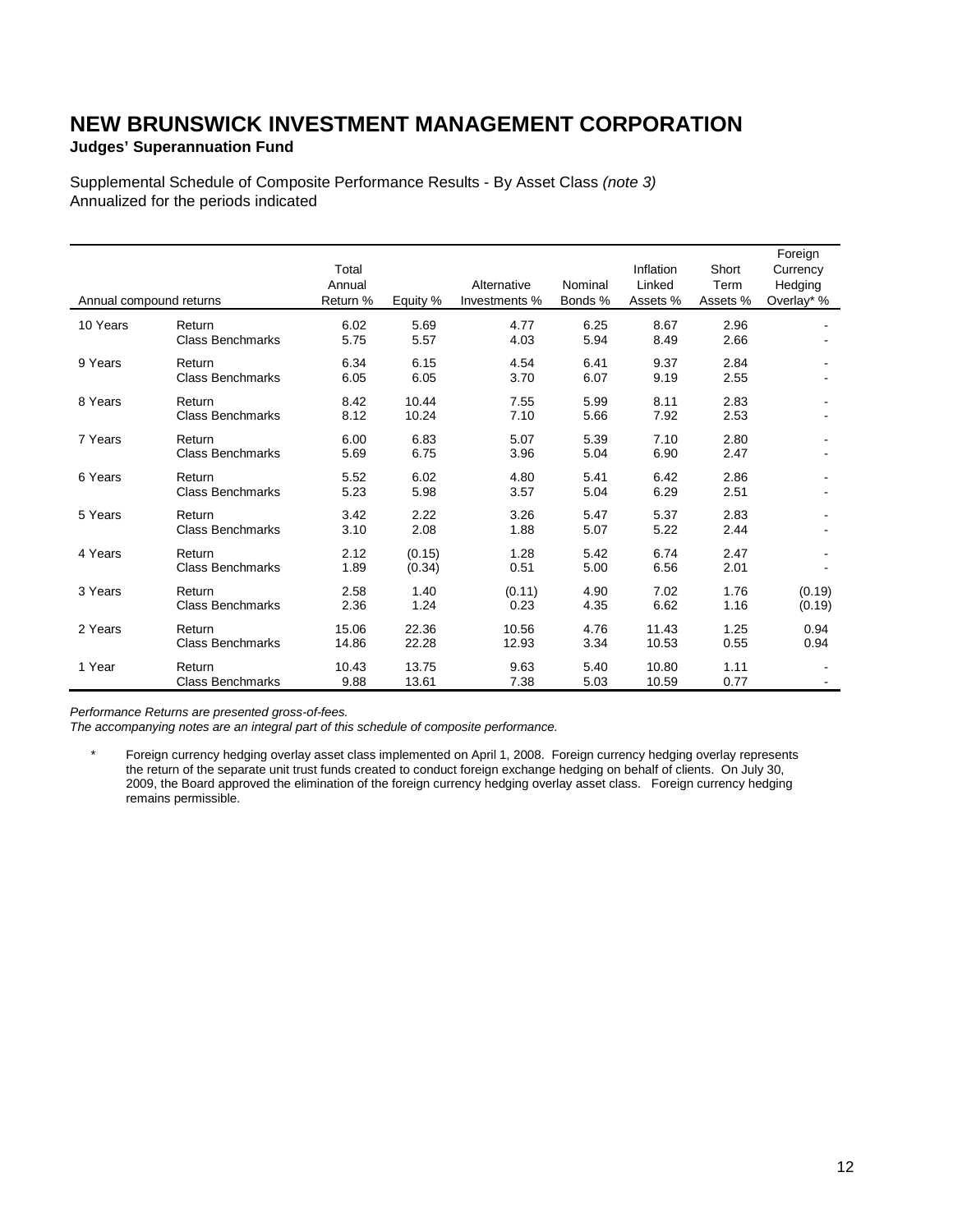Notes to Schedules of Composite Performance Results

Ten years ended March 31, 2011

#### **1. Operations**

New Brunswick Investment Management Corporation ("NBIMC") is a Crown corporation of the Province of New Brunswick. NBIMC was appointed as trustee on March 11, 1996 by an Act of the New Brunswick Legislature and assumed responsibility for the management of the assets of the Public Service Superannuation Fund, the Teachers' Pension Fund and the Judges' Superannuation Fund (collectively, the "Funds" and individually, the "Fund") effective April 1, 1996. On April 1, 1998, the assets of the Funds were transferred to unit trust funds established by NBIMC to facilitate the collective investment management and administration of the assets.

Effective April 1, 2008, separate unit trust funds were created to conduct foreign exchange hedging on behalf of each Fund, according to its investment policy. These foreign currency hedging overlay portfolios are passive in nature and do not attempt to profit from tactical foreign exchange views. On July 30, 2009, the Board approved the elimination of the foreign currency hedging overlay asset class. Foreign currency hedging remains permissible.

At March 31, 2011, there were 19 active unit trust funds, each with a specific investment mandate. Each of the Funds holds units of the unit trust funds in accordance with the investment policy of the respective Fund.

#### **2. Compliance Statement**

 NBIMC claims compliance with the Global Investment Performance Standards (GIPS**®** ) and has prepared and presented this report in compliance with the GIPS**®** standards. NBIMC has been independently verified for the periods December 1, 1996 through March 31, 2011.

 Verification assesses whether the firm has complied with all the composite construction requirements of the GIPS**®** standards on a firm-wide basis and the firm's policies and procedures are designed to calculate and present performance in compliance with the GIPS**®** standards. The Total Funds composite has been examined for the periods December 1, 1996 through March 31, 2011. The verification and performance examination reports are available upon request.

The Supplemental Schedules of Composite Performance Results for the Public Service Superannuation Fund, the Teachers' Pension Fund, and the Judges' Superannuation Fund have been independently verified and examined for the periods December 1, 1996 through March 31, 2011. The verification and performance examination reports are available upon request.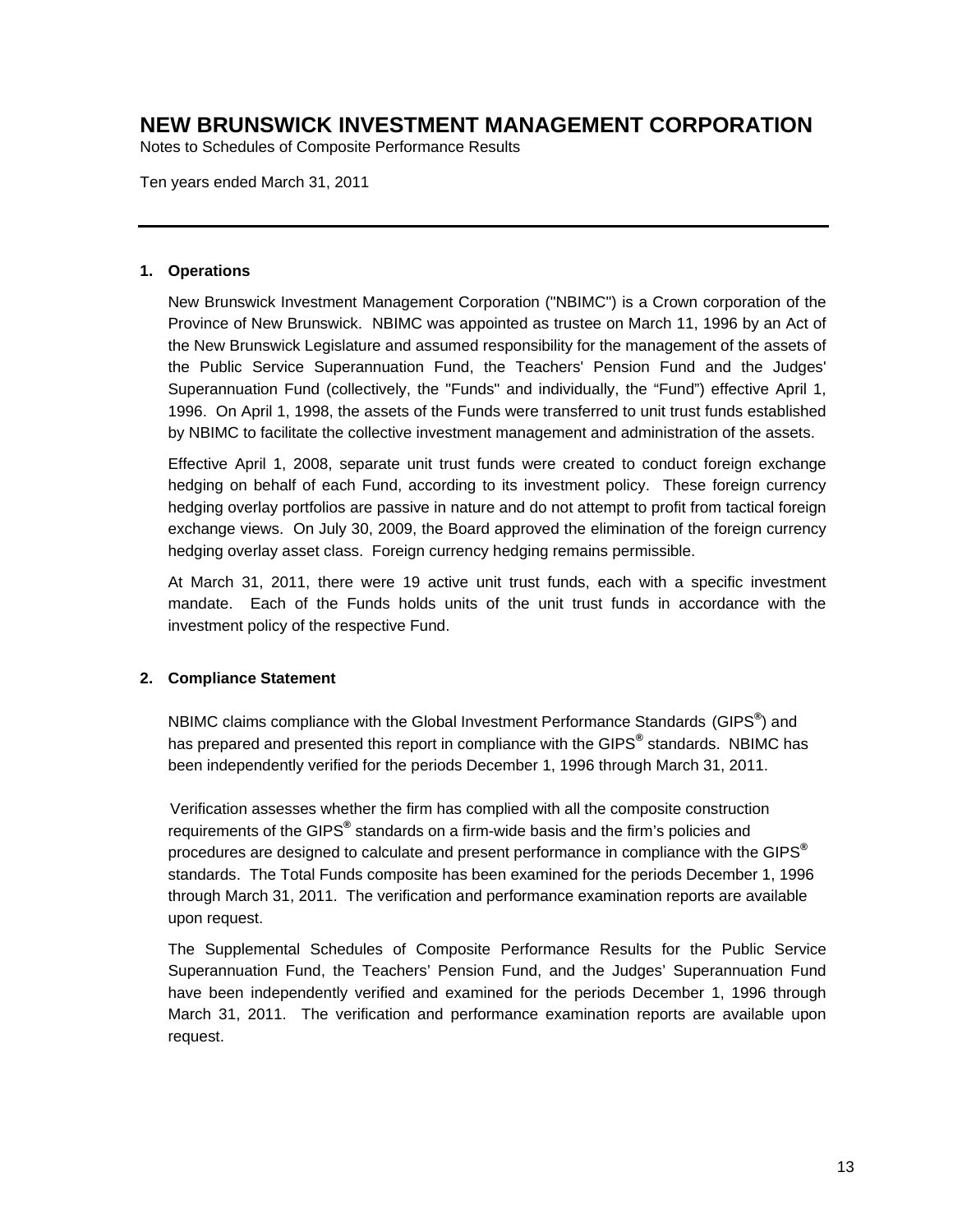Notes to Schedules of Composite Performance Results

Ten years ended March 31, 2011

#### **3. Composites**

The schedule of composite performance presented and the supplemental schedules of composite performance reflecting the Funds represent all of NBIMC's Composites.

#### Schedule of Composite Performance Results - Total Funds Under Management:

The attached schedule of composite performance results presents the performance results of total funds under management from April 1, 2001 to March 31, 2011. All portfolios managed by NBIMC are included in this single composite.

#### Supplemental Schedules:

The supplemental schedules of composite performance results by asset class of each respective Fund present the performance results from April 1, 2001 to March 31, 2011.

#### **4. Calculation of Composite Investment Performance Results**

Additional information regarding NBIMC's policies and procedures for calculating and reporting performance results is available upon request.

- (a) The investment performance for the Funds has been calculated on a time-weighted basis using daily valuations and geometric linking of daily returns. Composite returns are calculated based on geometric linking of monthly returns, which are asset-weighted using beginning of month asset values.
- (b) Performance returns are calculated using trade-date accounting.
- (c) The composites include all fee paying, discretionary accounts managed by NBIMC.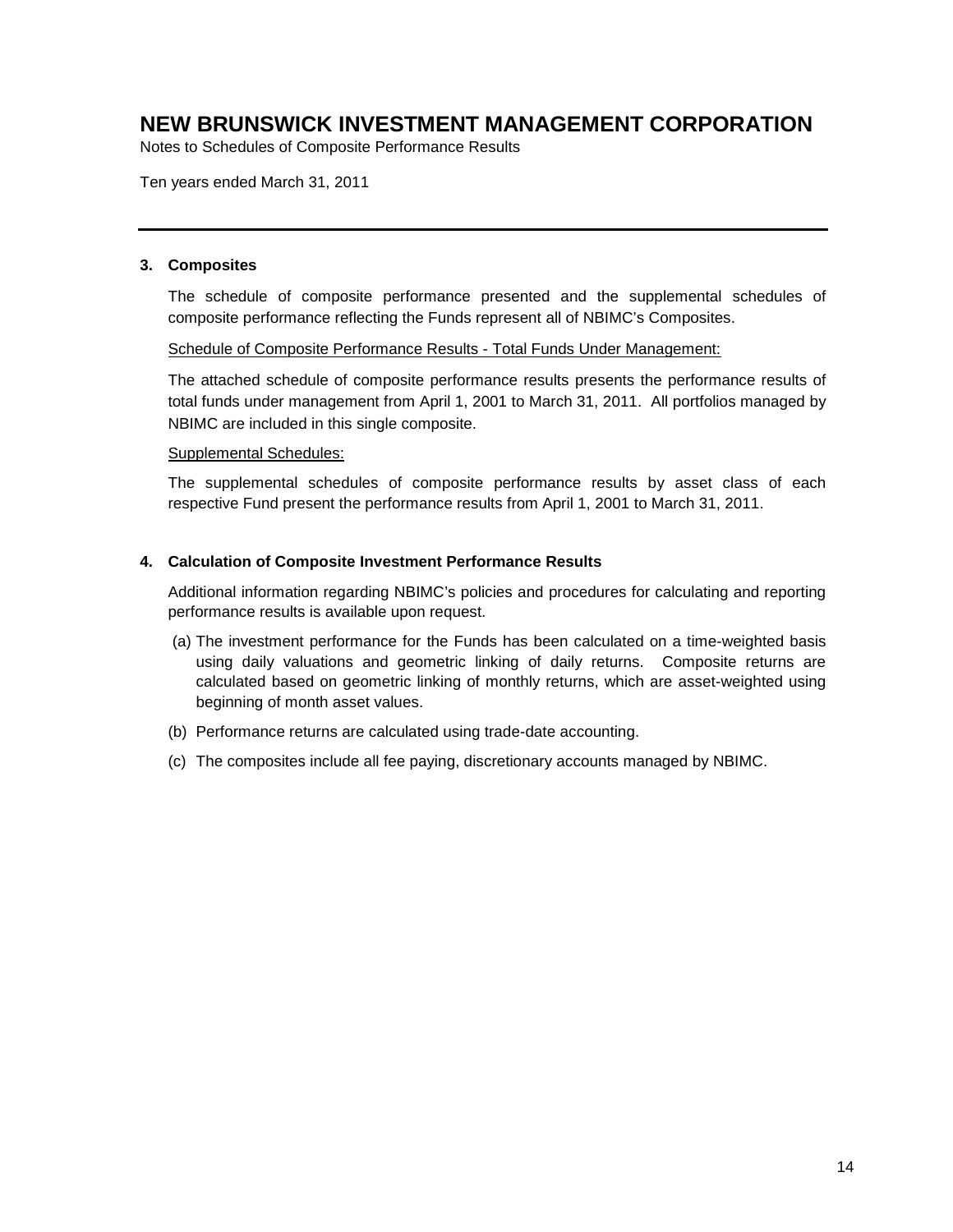Notes to Schedules of Composite Performance Results

Ten years ended March 31, 2011

#### **4. Calculation of Composite Investment Performance Results (continued)**

(d) Performance returns are calculated on an accrual basis, which include all dividends, net of withholding taxes, interest (including interest income from short term cash investments) and realized and unrealized gains and losses as of the last business day of the fiscal year. The returns reflect the cost of brokerage commissions on completed transactions. Performance returns are computed in Canadian dollars.

Investments are valued at fair value. The determination of fair value is dependent upon the use of measurement inputs with varying degrees of subjectivity. Observable quoted market prices are the most reliable input for fair value measurement. Quoted prices for identical or similar investments in markets that are not active, followed by market-based inputs other than quoted prices that are observable for the investment would be less reliable. Inputs based on subjective factors not observable in a public market are the most subjective. The valuation input on which the Composite Return is based includes all four types.

The Inflation Linked and Alternative Investment asset classes include some assets valued using less reliable input. Inflation Linked investments include real return bonds. The Alternative Investments asset class includes publicly-traded equities, private and publiclytraded real estate investments, infrastructure investments, over-the-counter derivatives as well as investments in private companies made either directly through private placements or through limited partnerships or fund of funds structures.

Each private investment has unique terms and conditions that must be evaluated separately. Each estimate of fair value is highly subjective and uses valuation inputs that are not observable in a public market. The determination of fair value can include various valuation methodologies, such as discounted cash flows, multiples of earnings measures, third party valuations and comparable recent transactions.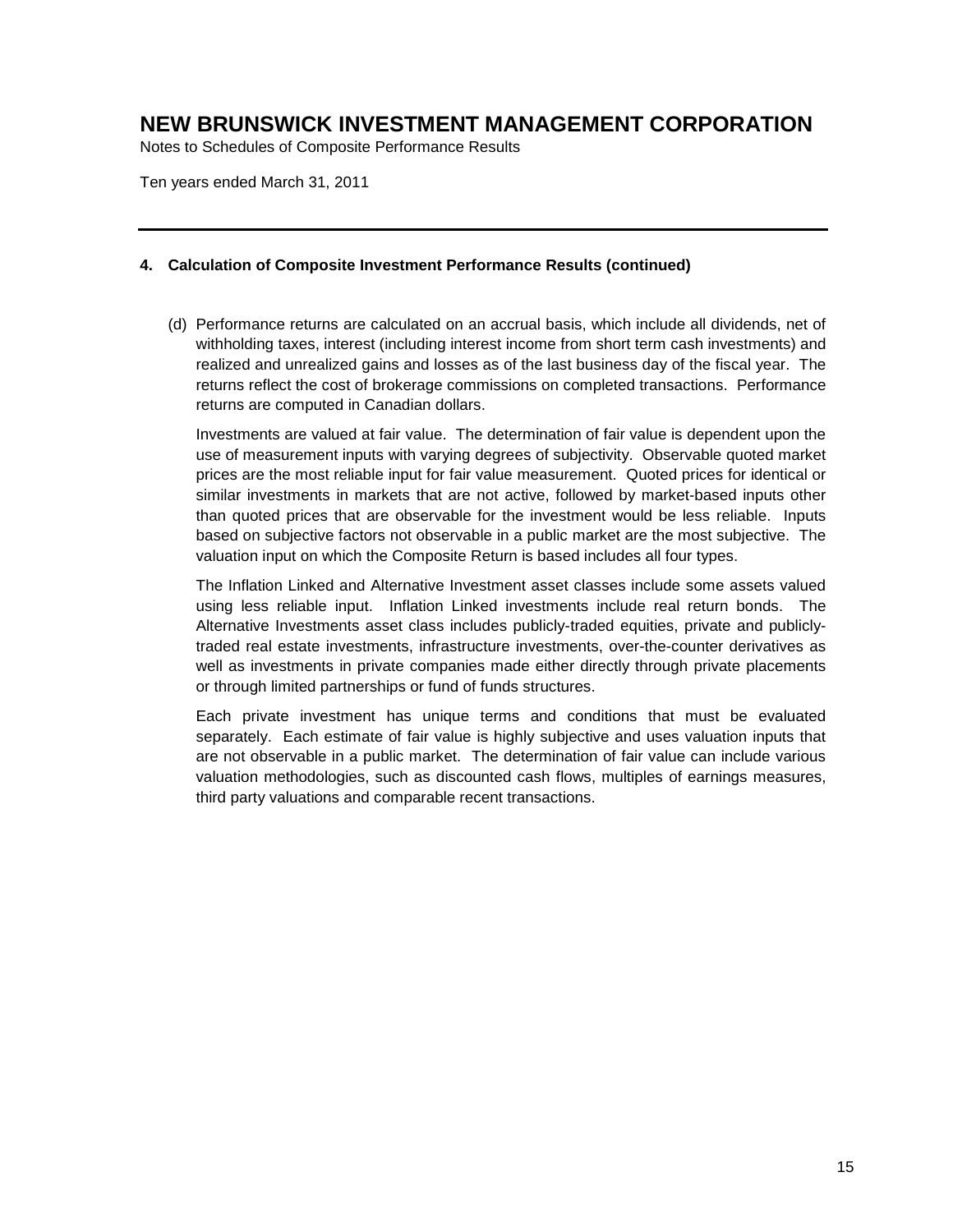Notes to Schedules of Composite Performance Results

Ten years ended March 31, 2011

#### **4. Calculation of Composite Investment Performance Results (continued)**

| <b>Benchmark Index Composition</b>    |                                                                                                                                                                 |                                                                                                                                                                                                          |                                                                                                                                                                                                                                         |  |  |
|---------------------------------------|-----------------------------------------------------------------------------------------------------------------------------------------------------------------|----------------------------------------------------------------------------------------------------------------------------------------------------------------------------------------------------------|-----------------------------------------------------------------------------------------------------------------------------------------------------------------------------------------------------------------------------------------|--|--|
|                                       | Periods subsequent to                                                                                                                                           | April 2008 <sup>††</sup> –                                                                                                                                                                               | September 2007 <sup>111</sup> -                                                                                                                                                                                                         |  |  |
| Asset class                           | November 2009+                                                                                                                                                  | October 2009                                                                                                                                                                                             | March 2008                                                                                                                                                                                                                              |  |  |
| Equity                                | <b>WEIGHTED AVERAGE:</b><br>44.6% S&P TSX Composite<br>23.5% S&P 500<br>31.9% MSCI EAFE                                                                         | <b>WEIGHTED AVERAGE:</b><br>45.8% S&P TSX Composite<br>22.7% S&P 500<br>31.5% MSCI EAFE                                                                                                                  | WEIGHTED AVERAGE:<br>45.2% S&P/TSX Composite<br>22.9% S&P 500<br>8.3% Nikkei 225<br>23.6% MSCI Europe                                                                                                                                   |  |  |
| Alternative Investments               | <b>WEIGHTED AVERAGE:</b><br>28.3% NAREIT Equity<br>6.9% S&P 500<br>8.3% MSCI EAFE<br>11.8% CPI + 4%<br>41.6% DEX 91-day T-Bill<br>Index<br>3.1% Call Loan Index | <b>WEIGHTED AVERAGE:</b><br>26.3% NAREIT Equity<br>6.4% S&P 500<br>7.6% MSCI EAFE<br>8.1% CPI + 4%<br>11.7% Goldman Sachs<br>Commodity Index<br>37.0% DEX 91-day T-Bill<br>Index<br>2.8% Call Loan Index | <b>WEIGHTED AVERAGE:</b><br>28.1% NAREIT Equity<br>0.9% S&P/TSX Composite<br>5.1% S&P 500<br>6.3% MSCI Europe<br>5.6% CPI + $4\%$<br>13.8% Goldman Sachs<br>Commodity Index<br>37.3% DEX 91-day T-Bill<br>Index<br>2.8% Call Loan Index |  |  |
| <b>Nominal Bonds</b>                  | <b>DEX All Government Index</b>                                                                                                                                 | <b>DEX All Government Index</b>                                                                                                                                                                          | <b>DEX All Government Index</b>                                                                                                                                                                                                         |  |  |
| <b>Inflation Linked Assets</b>        | DEX Real Return Bond Index                                                                                                                                      | DEX Real Return Bond Index                                                                                                                                                                               | DEX Real Return Bond Index                                                                                                                                                                                                              |  |  |
| <b>Short Term Assets</b>              | <b>WEIGHTED AVERAGE:</b><br>93.0% DEX 91 Day T-Bill<br>Index<br>7.0% Call Loan Index                                                                            | <b>WEIGHTED AVERAGE:</b><br>93.0% DEX 91 Day T-Bill<br>Index<br>7.0% Call Loan Index                                                                                                                     | <b>WEIGHTED AVERAGE:</b><br>93.0% DEX 91 Day T-Bill<br>Index<br>7.0% Call Loan Index                                                                                                                                                    |  |  |
| Foreign Currency Hedging<br>Overlay * | Foreign Currency Hedging<br>Overlay Portfolio *                                                                                                                 | Foreign Currency Hedging<br>Overlay Portfolio *                                                                                                                                                          |                                                                                                                                                                                                                                         |  |  |

(e) Benchmark returns were calculated using the following indices:

- † Effective November 1, 2009, the Goldman Sachs Commodity Index was removed from Alternative Investments benchmark index.
- †† Effective April 1, 2008, Canadian dollar benchmarks were implemented for international exposure, in conjunction with a foreign exposure hedging overlay strategy for each Fund. The MSCI EAFE benchmark replaced MSCI Europe and the Nikkei 225; and the S&P500 replaced the Russell 2000.
- ††† Effective November 6, 2007 the TSX Inc renamed the Scotia McLeod bond benchmark Index to the DEX All Government Bond Index, the ScotiaMcLeod 91-day T-Bill Index to the DEX 91-day T-Bill Index, and the ScotiaMcLeod Real Return Bond Index to the DEX Real Return Bond Index.
- The benchmark return for the passive FX hedging overlay asset class is equal to actual returns because the strategy does not attempt to profit from tactical foreign exchange views.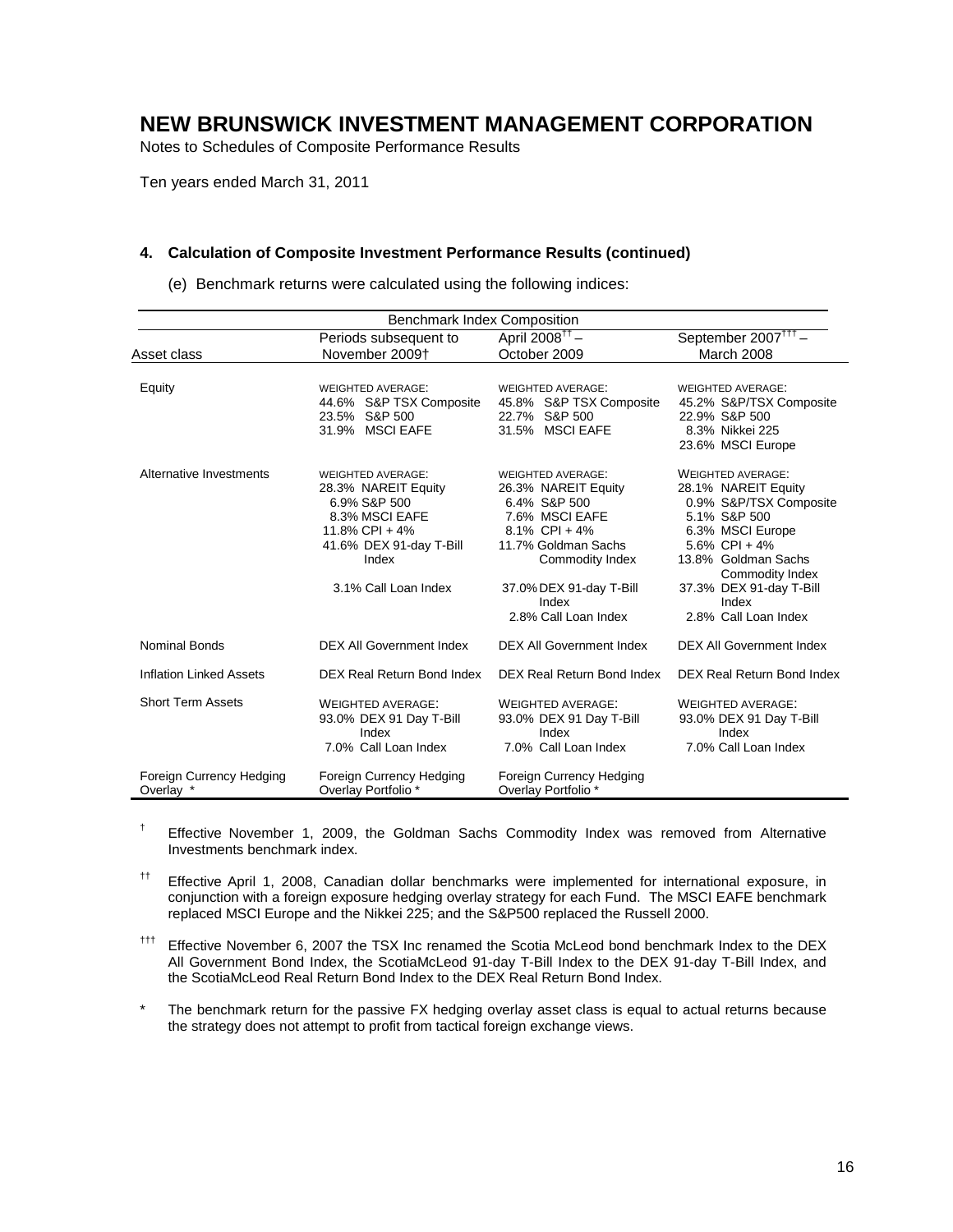Notes to Schedules of Composite Performance Results

Ten years ended March 31, 2011

#### **4. Calculation of Composite Investment Performance Results (continued)**

(e) Benchmark returns were calculated using the following indices:

| <b>Benchmark Index Composition</b> |                                           |                                           |                                                  |  |  |
|------------------------------------|-------------------------------------------|-------------------------------------------|--------------------------------------------------|--|--|
|                                    | February 2007 $+$                         | January 2006 -                            | January 2005 -                                   |  |  |
| Asset class                        | August 2007                               | January 2007                              | December 2005 <sup>††</sup>                      |  |  |
|                                    |                                           |                                           |                                                  |  |  |
| Equity                             | <b>WEIGHTED AVERAGE:</b>                  | <b>WEIGHTED AVERAGE:</b>                  | <b>WEIGHTED AVERAGE:</b><br>48.2% S&P/TSX Equity |  |  |
|                                    | 48.4% S&P/TSX Composite                   | 48.4% S&P TSX Equity                      |                                                  |  |  |
|                                    | 17.2% S&P 500<br>4.3% Russell 2000        | 17.4% S&P 500                             | 17.4% S&P 500                                    |  |  |
|                                    | 9.2% Nikkei 225                           | 4.3% Russell 2000<br>9.3% Nikkei 225      | 4.4% Russell 2000<br>9.3% Nikkei 225             |  |  |
|                                    | 20.9% MSCI Europe                         | 20.6% MSCI Europe                         | 20.7% MSCI Europe                                |  |  |
|                                    |                                           |                                           |                                                  |  |  |
|                                    |                                           |                                           |                                                  |  |  |
| Alternative Investments            | <b>WEIGHTED AVERAGE:</b>                  | <b>WEIGHTED AVERAGE:</b>                  | <b>WEIGHTED AVERAGE:</b>                         |  |  |
|                                    | 26.9% NAREIT Equity                       | 26.9% NAREIT Equity                       | 27.4% NAREIT Equity                              |  |  |
|                                    | 1.0%<br>S&P/TSX Composite                 | 1.1%<br>S&P TSX Equity                    | 2.4% S&P/TSX Equity                              |  |  |
|                                    | 4.5%<br>S&P 500                           | S&P 500<br>4.7%                           | 4.3% S&P 500                                     |  |  |
|                                    | <b>MSCI Europe</b><br>4.4%                | <b>MSCI</b> Europe<br>4.5%                | 2.8% MSCI Europe                                 |  |  |
|                                    | 3.4%<br>$CPI + 4%$                        | 3.7%<br>$CPI + 4%$                        | 4.9% CPI + $4\%$                                 |  |  |
|                                    | 15.2%<br>Goldman Sachs<br>Commodity Index | Goldman Sachs<br>14.4%<br>Commodity Index | 12.8% Goldman Sachs<br>Commodity Index           |  |  |
|                                    | 41.5% ScotiaMcLeod                        | 41.6%<br>ScotiaMcLeod 91-                 | 42.2% ScotiaMcLeod                               |  |  |
|                                    | 91-day T-Bill Index                       | Day T-Bill Index                          | 91-day T-bill Index                              |  |  |
|                                    | 3.1% Call Loan Index                      | 3.1%<br>Call Loan Index                   | 3.2.% Call Loan Index                            |  |  |
|                                    |                                           |                                           |                                                  |  |  |
|                                    |                                           |                                           |                                                  |  |  |
| <b>Nominal Bonds</b>               | ScotiaMcLeod All Government<br>Index      | ScotiaMcLeod All<br>Government Index      | ScotiaMcLeod All<br>Government Index             |  |  |
|                                    |                                           |                                           |                                                  |  |  |
| <b>Inflation Linked Assets</b>     | ScotiaMcLeod Real Return                  | ScotiaMcLeod Real Return                  | ScotiaMcLeod Real Return                         |  |  |
|                                    | Bond Index                                | Bond Index                                | Bond Index                                       |  |  |
|                                    |                                           |                                           |                                                  |  |  |
| Short Term Assets                  | <b>WEIGHTED AVERAGE:</b>                  | <b>WEIGHTED AVERAGE:</b>                  | <b>WEIGHTED AVERAGE:</b>                         |  |  |
|                                    | 93.0% ScotiaMcLeod 91-                    | 93.0% ScotiaMcLeod 91-                    | 93.0% ScotiaMcLeod 91 Day                        |  |  |
|                                    | Day T-Bill Index                          | Day T-Bill Index                          | T-Bill Index                                     |  |  |
|                                    | Call Loan Index<br>7.0%                   | Call Loan Index<br>7.0%                   | 7.0% Call Loan Index                             |  |  |

 $^{\dagger}$  Effective March 19, 2007 the S&P/TSX MidCap and SmallCap index benchmarks were replaced with the S&P/TSX Completion Index following S&P's announcement that the S&P/TSX SmallCap Index would be separate from the S&P/TSX Composite Index. The S&P/TSX Completion Index contains the remaining constituents of the S&P/TSX Composite Index.

 $<sup>††</sup>$  Effective December 19, 2005 the S&P/TSX Composite was replaced as a benchmark by the S&P/TSX</sup> Equity index due to the planned introduction of income trust securities into the composite Index. Effective January 2007, the S&P/TSX Equity Index was replaced as a benchmark by the S&P/TSX Composite Index following completion of extensive research regarding income trusts as a component of this index and due to the decline in the composition of the companies making up the Equity only index.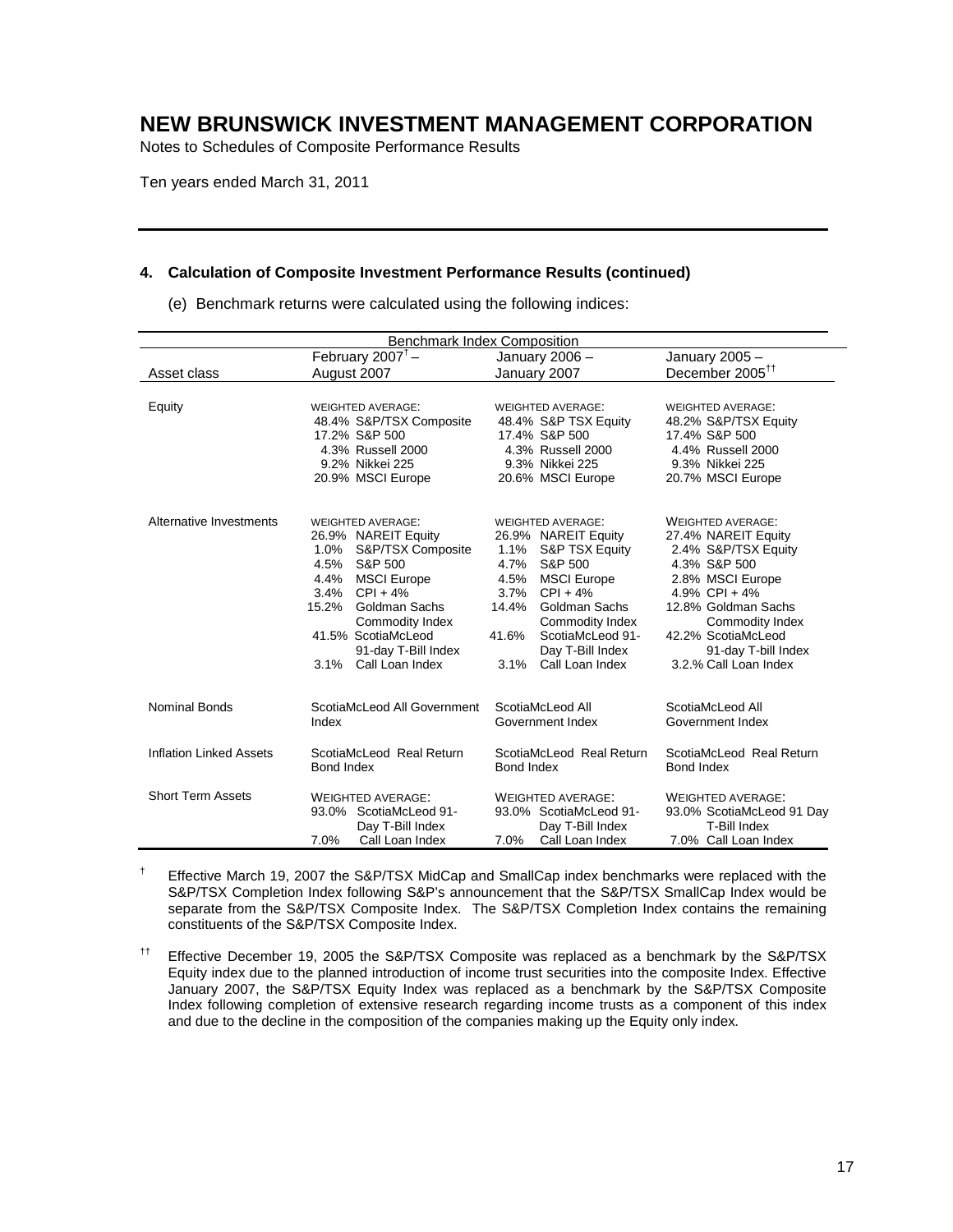Notes to Schedules of Composite Performance Results

Ten years ended March 31, 2011

#### **4. Calculation of Composite Investment Performance Results (continued)**

(e) Benchmark returns were calculated using the following indices (continued):

| <b>Benchmark Index Composition</b> |                                                                                                                                                                                                                                |                                                                                                                                                              |                                                                                                                                                                                                                                 |  |
|------------------------------------|--------------------------------------------------------------------------------------------------------------------------------------------------------------------------------------------------------------------------------|--------------------------------------------------------------------------------------------------------------------------------------------------------------|---------------------------------------------------------------------------------------------------------------------------------------------------------------------------------------------------------------------------------|--|
|                                    | January $2004 -$                                                                                                                                                                                                               | November 2002-                                                                                                                                               | April 2001 -                                                                                                                                                                                                                    |  |
| Asset class                        | December 2004                                                                                                                                                                                                                  | December 2003                                                                                                                                                | October 2002 <sup>†</sup>                                                                                                                                                                                                       |  |
| Equity                             | <b>WEIGHTED AVERAGE:</b><br>57.1% S&P/TSX Composite<br>13.7% S&P 500<br>3.4% Russell 2000<br>7.3% Nikkei 225<br>16.5% MSCI Europe<br>1.6% ScotiaMcLeod<br>91-day T-Bill Index<br>0.4% Call Loan Index                          | <b>WEIGHTED AVERAGE:</b><br>S&P/TSX Composite<br>64.0%<br>S&P 500<br>8.0%<br>2.0%<br>Russell 2000<br>9.0%<br>Nikkei 225<br>17.0%<br><b>MSCI</b> Europe       | <b>WEIGHTED AVERAGE:</b><br>TSE 300 Total Return Index up<br>to May 1, 2002 and<br>thereafter the<br>S&P/TSX Composite<br>NBIMC's G-6 Index*                                                                                    |  |
| Alternative Investments            | <b>WEIGHTED AVERAGE:</b><br>29.9% NAREIT Equity<br>3.9% S&P/TXS Composite<br>7.7% S&P 500<br>3.1% MSCI Europe<br>$0.7\%$ CPI + 4%<br>2.4% 7.12% annually<br>41.8% ScotiaMcLeod<br>91-day T-Bill Index<br>10.5% Call Loan Index | <b>WEIGHTED AVERAGE:</b><br>33.0% NAREIT Equity<br>17.0% S&P/TSX Composite<br>30.0%<br>S&P 500<br>5.0% FTSE-100<br>5.0% DAX<br>5.0% CAC-40<br>5.0%<br>MIB-30 | <b>WEIGHTED AVERAGE:</b><br>33 1/3% NAREIT Equity<br>16 2/3% TSE Total Return<br>Index up to May 1, 2002 and<br>thereafter the S&P TSX<br>Composite<br>30.0% S&P 500<br>5.0% FTSE-100<br>5.0% DAX<br>5.0% CAC-40<br>5.0% MIB-30 |  |
| <b>Nominal Bonds</b>               | ScotiaMcLeod All Government<br>Index                                                                                                                                                                                           | ScotiaMcLeod All Government<br>Index                                                                                                                         | ScotiaMcLeod All Government<br>Index                                                                                                                                                                                            |  |
| <b>Inflation Linked Assets</b>     | ScotiaMcLeod Real Return<br>Bond Index                                                                                                                                                                                         | ScotiaMcLeod Real Return Bond<br>Index                                                                                                                       | ScotiaMcLeod Real Return<br>Bond Index                                                                                                                                                                                          |  |
| <b>Short Term Assets</b>           | <b>WEIGHTED AVERAGE:</b><br>80.0% ScotiaMcLeod<br>91-Day T-Bill Index                                                                                                                                                          | <b>WEIGHTED AVERAGE:</b><br>80.0%<br>ScotiaMcLeod 91-DayT-<br><b>Bill Index</b>                                                                              | <b>WEIGHTED AVERAGE:</b><br>80.0%                                                                                                                                                                                               |  |
|                                    | 20.0% Call Loan Index                                                                                                                                                                                                          | 20.0%<br>Call Loan Index                                                                                                                                     | 20.0% Call Loan Index                                                                                                                                                                                                           |  |

† From February 2001 for alternative investments asset class.

|               | * NBIMC's G-6 index is a weighted average of the following: |                  |                |
|---------------|-------------------------------------------------------------|------------------|----------------|
| 32.0% S&P 500 | 8.0% Russell 2000                                           | 20.0% Nikkei 225 | 10.0% FTSE-100 |
| 10.0% CAC-40  | 10.0% DAX                                                   | 10.0% MIB-30     |                |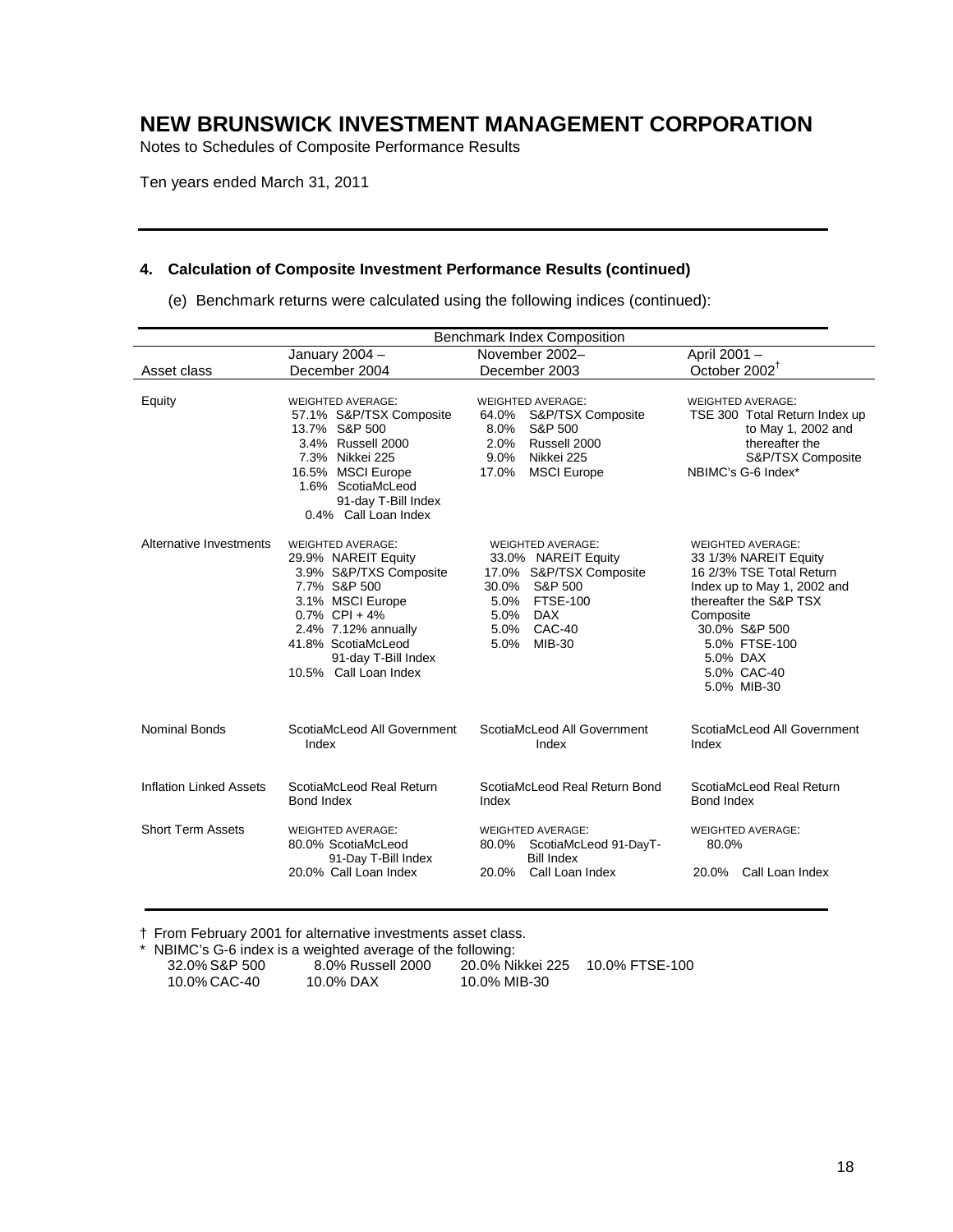Notes to Schedules of Composite Performance Results

Ten years ended March 31, 2011

#### **4. Calculation of Composite Investment Performance Results (continued)**

- (f) Asset class returns include returns from cash and cash equivalents, which are held in each asset class segment of the respective Fund. The Chief Investment Officer of NBIMC sets asset class weightings for each Fund, within tolerances established in the investment policies set by the Board of Directors of NBIMC.
- (g) The dispersion of the performance returns is measured by the range between the highest and lowest performing portfolio in the composite.
- (h) The three-year annualized ex-post standard deviation for the composite and benchmark as of March 31, 2011 are 10.13% for the Fund and 10.43% for the Benchmark. The threeyear annualized ex-post standard deviation for the composite and benchmark as of March 31, 2010 are 10.19% for the Fund and 10.43% (previously reported in error as 11.65%) for the Benchmark.
- (i) The composite performance presented in these schedules may not be indicative of future performance. Readers should also be aware that other performance calculation methods may produce different results, and that the results for specific accounts and for different periods may vary from composite returns presented. Comparisons of investment results should consider qualitative circumstances and should be made only to portfolios with generally similar objectives. In calculating the composite performance, no adjustments were made for income taxes, management fees, custodial fees or Fund expenses.
- (j) In the calculation and presentation of performance returns, NBIMC is not aware of any instances in which this presentation does not conform with the laws and regulations of any province or territory of Canada in which NBIMC operates.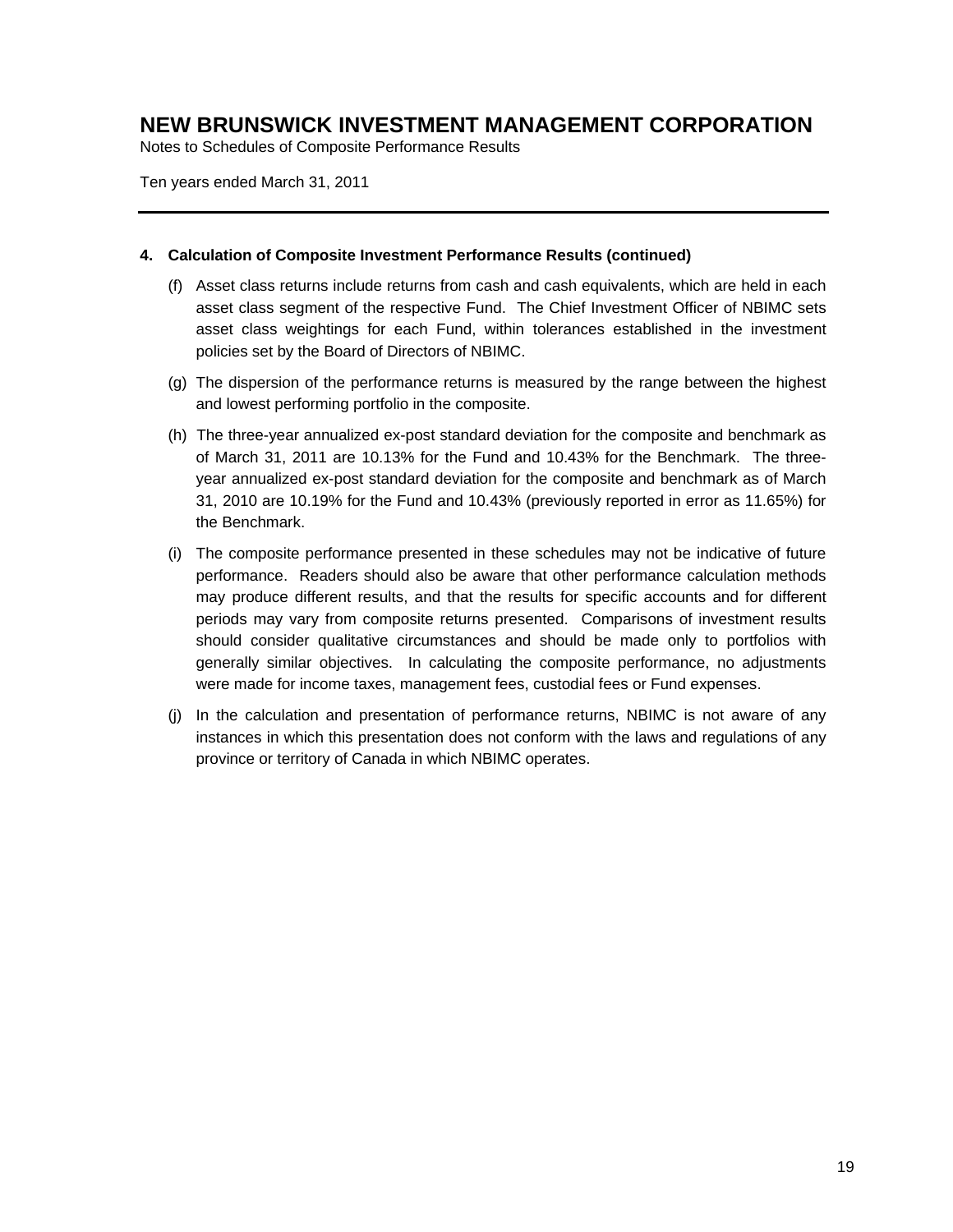Notes to Schedules of Composite Performance Results

Ten years ended March 31, 2011

#### **5. Derivative instruments and short positions**

Futures contracts, forward foreign exchange contracts, exchange traded and over-the-counter options and swaps, and short positions are used in investment management activities within each Fund.

These derivative instruments are used for various purposes, including:

- to simulate an investment in a particular stock market, but with lower transaction costs;
- to enhance performance returns;
- to modify the cash flow characteristics of an investment; or
- to hedge against potential losses due to changes in foreign exchange rates or stock prices.

In using derivative instruments, as described above, NBIMC has established investment criteria, policies and procedures over the extent and use of derivative instruments to manage performance returns and mitigate market risk, credit risk, foreign currency risk and interest rate risk factors.

#### **6. Investment management fees**

Results are presented prior to the deduction of investment management fees, but after the deduction of brokerage commissions and applicable withholding taxes. GIPS<sup>®</sup> require that fee levels be disclosed together with the accompanying schedules of composite performance results so that readers may measure the effect of fees on returns achieved.

Under the authority of the Act, NBIMC recovers its expenses from the Funds under its trusteeship. During the year, the Audit Committee approved a change in practice to pay investment management costs relating to external managers and securities custody costs directly from the Funds to which they relate, rather than pay these expenses through reimbursement to NBIMC. Management has determined that the most appropriate presentation of these expenses for financial reporting purposes is to retroactively reclassify these expenses as fees paid to third party suppliers. There has been no impact of this reclassification on net assets held in trust.